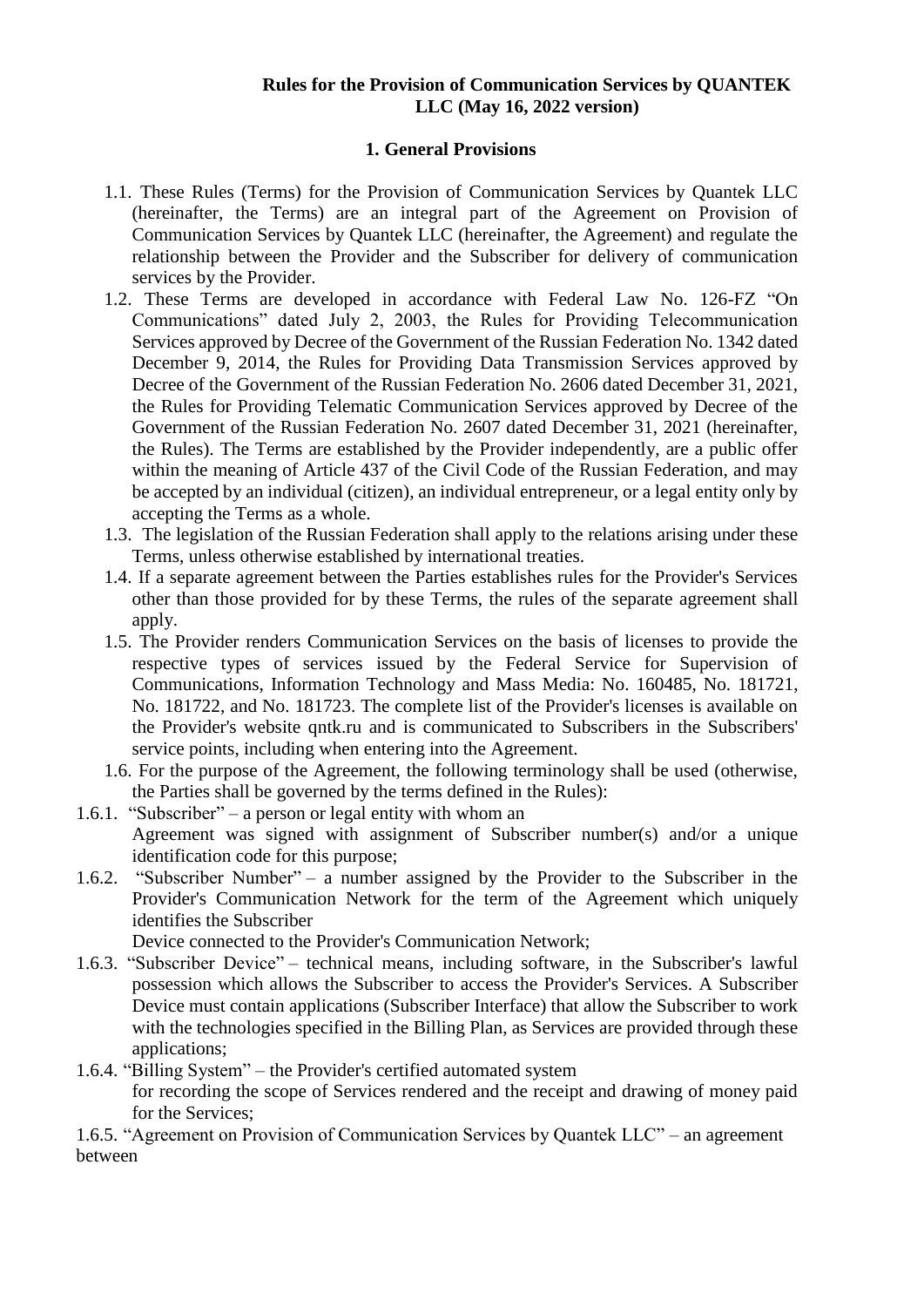the Subscriber and the Provider as set forth in these Terms. The form for the Agreement, these Terms, conditions of public offers accepted within the framework of the Agreement, additional agreements, and the Billing Plan constitute a single Agreement on Provision of Communication Services by Quantek LLC;

- 1.6.6. "Additional Services" services rendered by the Provider directly and/or with the involvement of third parties, which are technologically inseparable from the Communication Services and are aimed at increasing their consumer value. The procedure for providing and paying for Additional Services as well as the cost of these services shall be specified by the Provider in the terms and conditions of the relevant service or communicated to the Subscribers in any other way and shall form an integral part of the Agreement upon their acceptance by the Subscriber in the manner and on the conditions established by the Provider;
- 1.6.7. "Subscriber's Personal Account" a record in the Provider's Billing System used for recording the scope of the Services rendered and the receipt and drawing of money paid for the Services;
- 1.6.8. "Provider" QUANTEK Limited Liability Company: Registration Number (OGRN) 1147847440135, Taxpayer Identification Number (TIN) 7816601369, Registration Reason Code (KPP) 780201001. Registered address: Telecom SPb Business Center, 60 B. Sampsonievsky Prospekt, Building A, Room 1–N, St. Petersburg, 194044
- 1.6.9. "Disconnection Threshold" the minimum permissible level of the Subscriber's Personal Account Balance. Upon reaching this, the Provider shall suspend provision of Services to the Subscriber. The Disconnection Threshold is specified in the Billing Plan;
- 1.6.10. "Billing Period" an interval of time equal to one calendar month during which the Provider rendered services;
- 1.6.11. "Roaming" the ability to use the Services when the Subscriber is outside the Provider's Network and is within a Roaming Partner's network. Roaming is provided on additional terms and conditions determined by the Provider. When providing Roaming, the Services are understood to include communication services offered by the Provider's Roaming Partners;
- 1.6.12. "Provider's Roaming Partner" a telecom provider having no contractual relations with the Subscriber which, under a contractual relationship with the Provider, ensures the provision of Services to the Subscriber when outside the Provider's Network;
- 1.6.13. "Provider's Communication Network" the technological system owned by the Provider and/or third parties and used by the Provider on legal grounds, which includes the communication facilities and lines required for the provision of Services to the Provider's Subscribers;
- 1.6.14. "Billing Plan" a set of price conditions under which the Provider offers customers one or several Services;
- 1.6.15. "Service" the Provider's activity in receiving, processing, storage, transmission, and delivery of telecommunications messages (Communication Services) and related services (Additional Services). Services under the Agreement mean mobile radiotelephone services, telematic telecommunication services, data communication services (except for data communication services for the purpose of voice information transmission), data communication services for the purpose of voice information transmission, access to data communication services rendered by other telecom providers, additional services offered by the Provider to the Subscriber in accordance with the terms and conditions of relevant service types and licenses issued to the Provider, and information and communication services specified in additional agreements and appendixes to the Agreement.
- 1.6.16. "SIM Card" the Provider's identification module used by the Provider to identify the Subscriber or the user of the Subscriber's communication services in order to ensure access to the Provider's Communication Network and protect against unauthorized use of the Subscriber Number.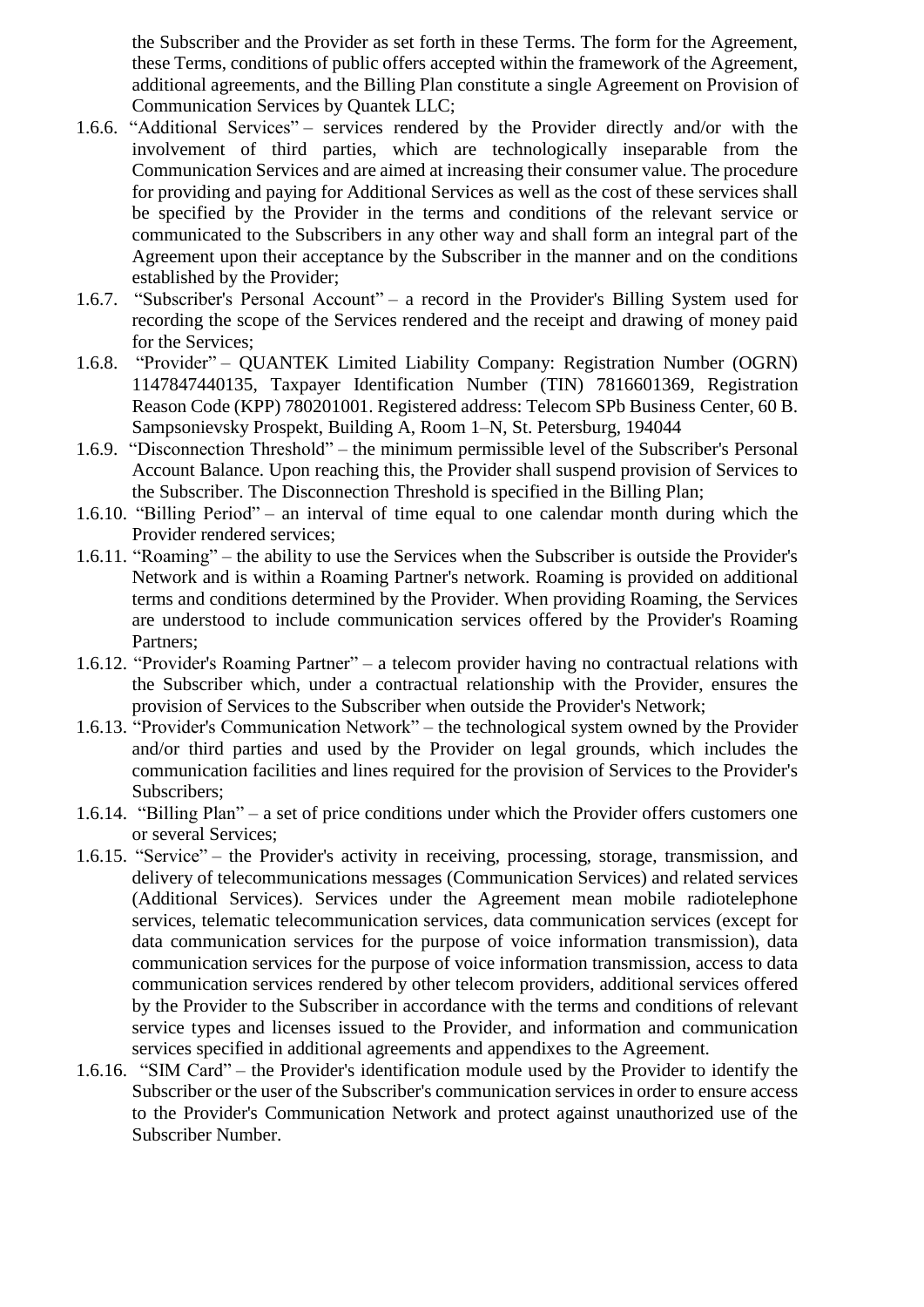## **2. Procedure and Conditions for Entering Into Agreements**

- 2.1. Services shall be provided to a Subscriber who has entered into an Agreement with the Provider and possesses a Subscriber Device operating within the Provider's Network and a SIM card. To be able to use particular types of the Provider's Services, the Subscriber's device must have software and/or settings as prescribed by the Provider and complying with the Provider's instructions for such Subscriber Device.
- 2.2. The Agreement shall be made in writing and signed by the Subscriber and the Provider or their authorized representative in two copies or in any other manner prescribed by the legislation applicable to written agreements. The Agreement and documents executed

thereunder may be certified by the Provider by means of mechanical signature reproduction. One copy is given to the Subscriber. The Agreement shall be deemed entered into upon its signing by the Parties. If the Agreement is made with a Subscriber who is an individual entrepreneur or a legal entity, the Agreement on the Procedure for Providing Quantek LLC Communication Services to Corporate Clients shall also be attached to the Agreement and form an integral part thereof. These Terms and the Billing Plan are an integral part of the Agreement.

- 2.3. At the Subscriber's request, a fixed-term Agreement may be concluded. If the Parties do not stipulate the term of the Agreement in writing, the Agreement shall be deemed made for an indefinite period.
- 2.4. The Provider shall start rendering Communication Services after the Agreement is made and no later than three days from the date of payment under the Billing Plan and the Agreement, unless otherwise agreed by the Parties.
- 2.5. Upon entering into the Agreement, the Subscriber shall be assigned a Subscriber Number and, if necessary, several Subscriber Numbers, SIM card(s), and accompanying documentation.
- 2.6. Unless otherwise agreed upon by the Parties, the Subscriber Number assigned to the Provider shall be assigned to the Subscriber only for the duration of the Agreement.
- 2.7. Additional services that are technologically inseparable from the Communication Services and aimed at increasing their consumer value and other services shall be rendered by the Provider or third parties entitled to provide the relevant services. The Subscriber shall pay for Additional Services in the manner established by these Terms, by an agreement with a third party (which may be entered into on behalf of the third party by the Provider), and by the procedure for providing and paying for the relevant services.
- 2.8. Information about Additional Services shall be posted by the Provider or third parties as a public offer on the Provider's Website, on third-party resources, or in advertising materials about these Additional Services. Information may be provided to the Subscriber in the form of an offer.
- 2.9. Information about an Additional Service may contain an access number (access code) for the Additional Service or other information about the procedure and terms and conditions for connecting to the service.
- 2.10. By ordering an Additional Service or any other service using the given access number, or by performing actions to connect the service indicated in the offer, the Subscriber agrees to the rules for providing the Additional Service and the billing rules and expresses consent to receive these Additional Services and other services and pay for them.
- 2.11. The Subscriber shall pay for Additional Services and other services in accordance with the Provider's billing system, unless otherwise stipulated in the rules for providing Additional Services and other services.
- 2.12. The Agreement may be terminated at any time by mutual agreement of the Parties.
- 2.13. The Provider has the right to:
- 2.13.1. Refuse to enter into the Agreement or render Services thereunder if there is no technical capability to render the Services requested by the Subscriber, including a lack of technical capability to provide access to the Provider's Communication Network;
- 2.13.2. Suspend rendering of Services if the Subscriber violates the requirements set forth by the Federal [Law](consultantplus://offline/ref=EBDD6B0EA2C6D59299456595EC40A540A022CD4E5D0D3EFB5D04EF0FC12AE61815EDFB3D2DA6xEM) ["](consultantplus://offline/ref=EBDD6B0EA2C6D59299456595EC40A540A022CD4E5D0D3EFB5D04EF0FC12AE61815EDFB3D2DA6xEM)On Communications," the Rules for Providing Communications Services, or the Agreement, including violation of payment deadlines for services provided to the Subscriber. If the Subscriber fails to remedy such violation within six months after receiving the Provider's written notice stating its intention to suspend the provision of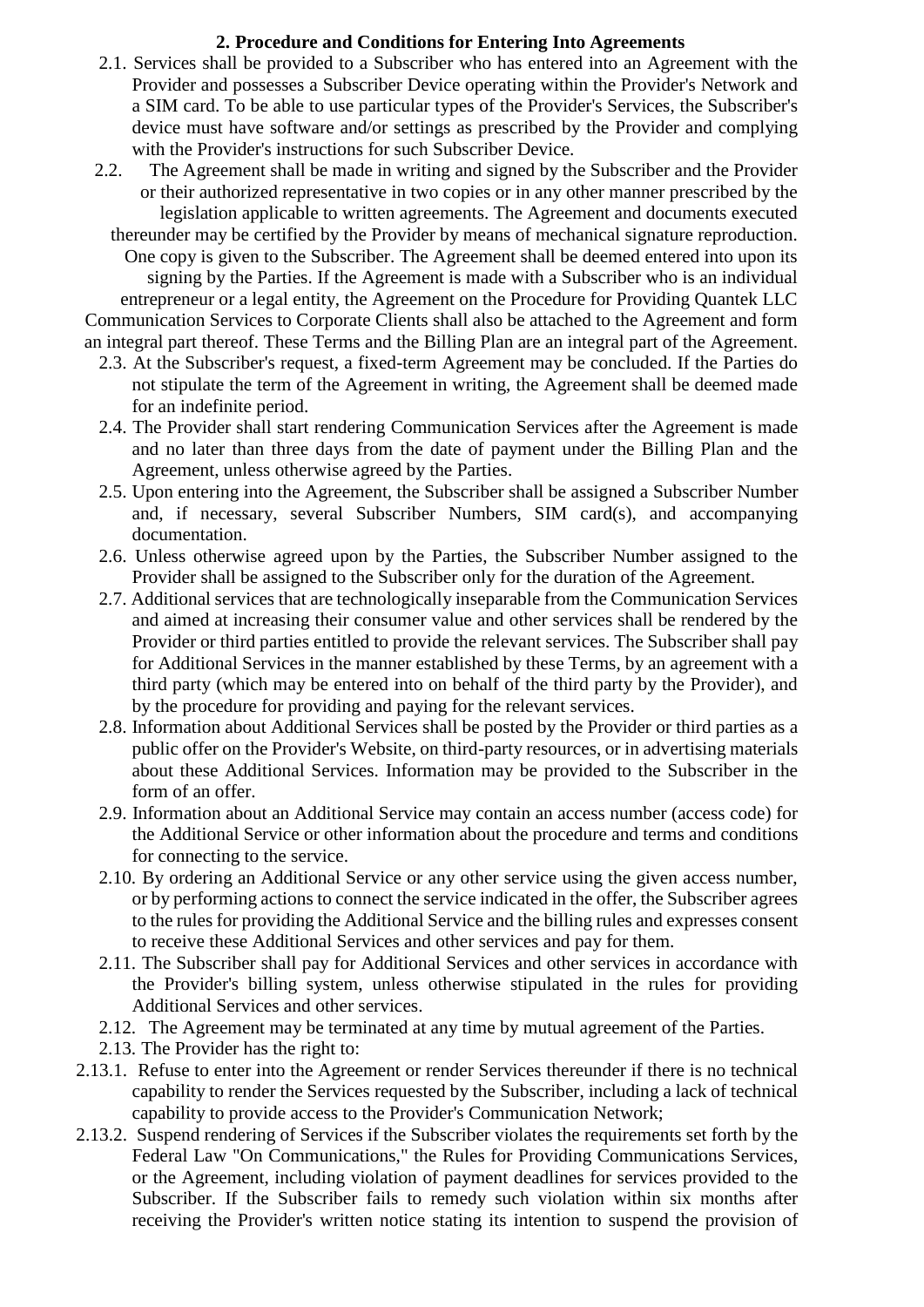communication services, the Provider shall be entitled to unilaterally terminate the Agreement.

- 2.13.3. Not enter into the Agreement if the Subscriber fails to submit the documents specified in the Rules.
	- 2.14. The Subscriber may unilaterally terminate the Agreement after the rendered Services are paid in full. A Subscriber who is an individual may withdraw from the Agreement at any time provided that they meet the above conditions; a Subscriber who is a legal entity or individual entrepreneur may do so by giving the Provider 30 calendar days' prior notice.
	- 2.15. If the Provider has information about the Subscriber's use of the Services for Roaming, the Subscriber may unilaterally terminate the Agreement only after the Roaming charges are billed and paid in full.
	- 2.16. The Agreement may be amended by signing an additional agreement in writing or by the Subscriber's explicit actions using special means which, in accordance with Article 4 of these Terms, makes it possible to identify the Subscriber unambiguously and establish their will.
	- 2.17. The Provider shall be entitled to hold promotional campaigns to acquaint the Subscriber with the advertised type of services without charging a fee for the period of such campaigns.
	- 2.18. When entering into the Agreement, the individual who intends to sign the Agreement shall provide information, the reliability of which is confirmed by the following documents:
		- 2.18.1. When entering into an Agreement with a legal entity, the following documents shall be submitted:
		- a) A document certifying the identity of the representative of the legal entity;

b) A power of attorney to represent the interests of the legal entity for entering into the Agreement. If a person who is entitled to act on behalf of the legal entity without a power of attorney acts on behalf of such legal entity, a document confirming such right must be provided;

c) A document confirming that information about the legal entity was submitted to the Unified State Register of Legal Entities (certificate of registration of the legal entity).

- 2.18.2. An individual entrepreneur shall provide the Provider with an identity document and a document confirming their registration as an individual entrepreneur.
- 2.18.3. An individual shall present an identity document when entering into the Agreement. The list of identity documents shall be determined by the Provider in accordance with the current legislation of the Russian Federation.
- 2.19. In order for the Provider as an entity conducting monetary transactions to comply with the requirements of Federal Law No. 115-FZ "On Counteracting the Legalization (Laundering) of Proceeds of Crime and Financing of Terrorism" dated August 7, 2001, the Provider shall on an annual basis and in case of doubts regarding the reliability and accuracy of the data received earlier from the Subscriber update the information about the Subscriber provided in the Agreement and the information about the Subscriber's representative, beneficiaries, and beneficiary owners (if any). If the Subscriber fails to provide information to the Provider, the information on the Subscriber and their representative, beneficiaries, and beneficial owners (if any) shall be deemed updated.
- 2.20. In case of cancellation of the power of attorney or termination of any other document entitling the Subscriber's representative to take legally significant actions, the Subscriber shall notify the Provider thereof immediately verbally and within 3 (three) calendar days in writing. Until the Provider receives a written notice on revocation of the power of attorney or termination of any other document entitling the Subscriber's representative to take legal actions under the Agreement, the Provider shall be deemed to have duly executed the orders of the Subscriber's authorized representative acting under such power of attorney or document.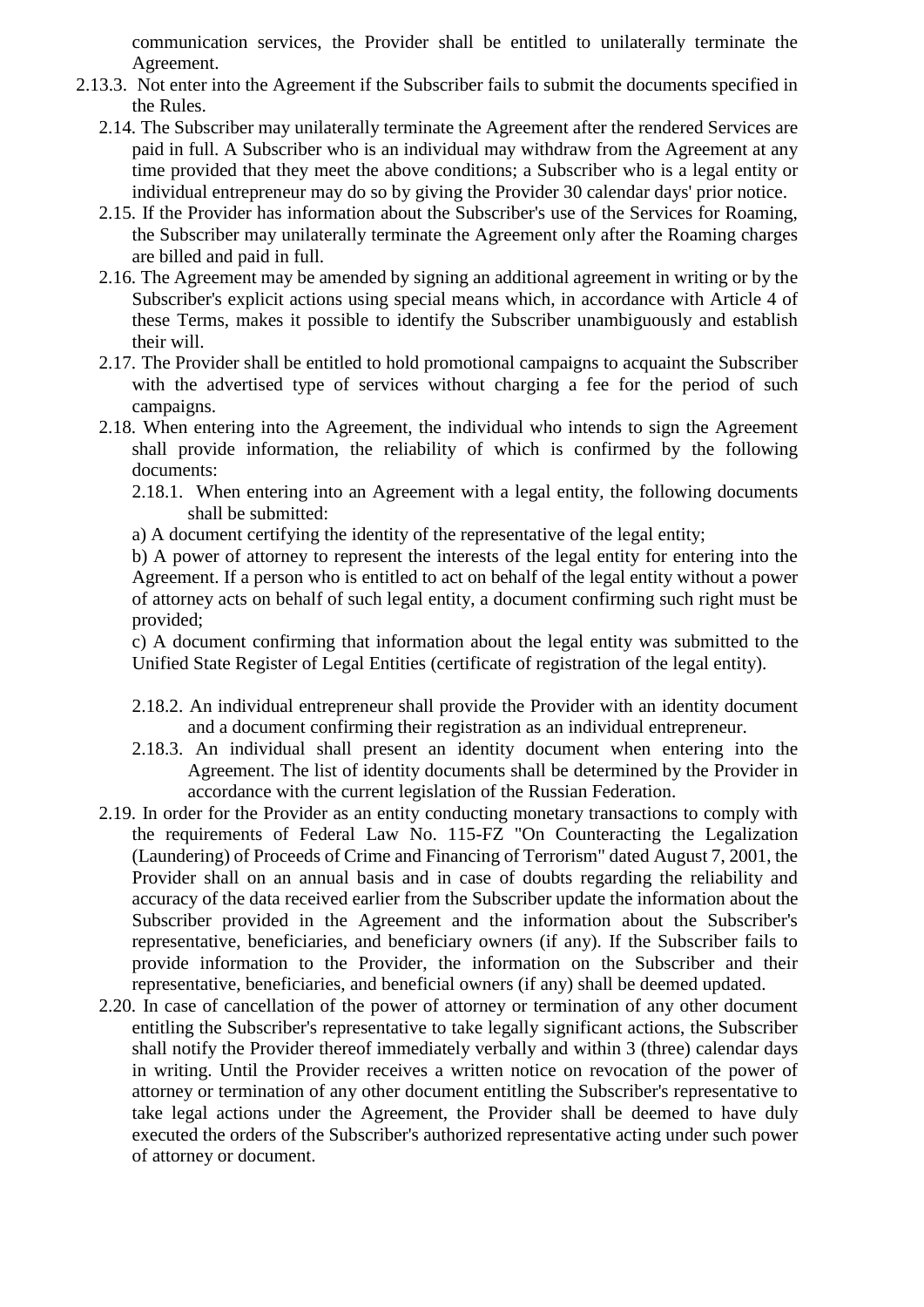# **3. List of Services Provided to the Subscriber**

- 3.1. The List of Services provided to the Subscriber is determined by the Billing Plan and additional orders from the Subscriber submitted in the form prescribed by these Terms or in additional ways determined by the Provider. The List of Services shall also be determined in accordance with the licenses and capacities of the Provider's Communication Network. The List of Services for Roaming also depends on the capabilities of the Provider's Roaming Partner network.
- 3.2. Separate Services may be rendered to the Subscriber provided that the Subscriber Device complies with the special technical requirements necessary for the provision (use) of such Services.
- 3.3. An order to change the List of Services may be submitted to the Provider in a manner acceptable by the Provider's technical means that ensure identification of the Subscriber. To submit an order to change the List of Services, the Subscriber shall use the Identifiers determined by the Provider.
- 3.4. Upon the Subscriber's request, the Provider shall provide information about the List of Services rendered to the Subscriber by the Provider.

### **Article 4. Subscriber Identification and Means of Communication With the Provider**

- 4.1. Means of Subscriber identification shall be the Subscriber Number, unique identification code, password, code word, SIM card number etc. used separately or jointly in accordance with the Provider's rules.
- 4.2. The Subscriber's Identifiers shall be used when changing the List of Services provided to the Subscriber and information and reference services, when paying for the Services, and in other cases stipulated by these Terms and the Provider for rendering certain Services.
- 4.3. In the cases determined by the Provider, the Subscriber has the right to make payments and change the package of Services, as well as to modify other terms and conditions of the Agreement, by technical and/or electronic means and by other means using Identifiers (codes, passwords, and other means) that prove the order originated from the Subscriber.
- 4.4. The Subscriber's requests and instructions submitted to the Provider by using Identifiers, as well as the Subscriber's phone messages delivered subject to the Subscriber's identification, shall have the same legal force and effect as though given by the Subscriber in person in the presence of the Provider's Representative.

### **5. Personal Account**

- 5.1. The Subscriber has the right to use their Personal Account to perform the following actions:
	- 5.1.1. Receive information about the Services used under the Agreement, the charges for their use, the status of the Personal Account Balance and payments under the Agreement, other information necessary for the fulfillment of the Agreement, as well as send the Provider the required data, information and/or claims related to the performance of the Agreement;

5.1.2. Order and/or receive a breakdown of the billing for all types of Services rendered, replenish the Personal Account Balance;

- 5.1.3. Change the List of Services rendered, change the Billing Plan and other conditions of the Agreement.
- 5.2. The Subscriber shall be able to use their Personal Account by indicating their Subscriber Number and specially assigned password. The Personal Account may be available on the Provider's website and by using certain interfaces (applications) functioning online.
- 5.3. The Subscriber shall be liable for the safety of the password assigned to the Personal Account and for any losses which may be caused by the transfer of the password to third parties and/or unauthorized use of the password by third parties.
- 5.4. The list of actions able to be performed in the Personal Account is determined by the Provider and can be changed unilaterally.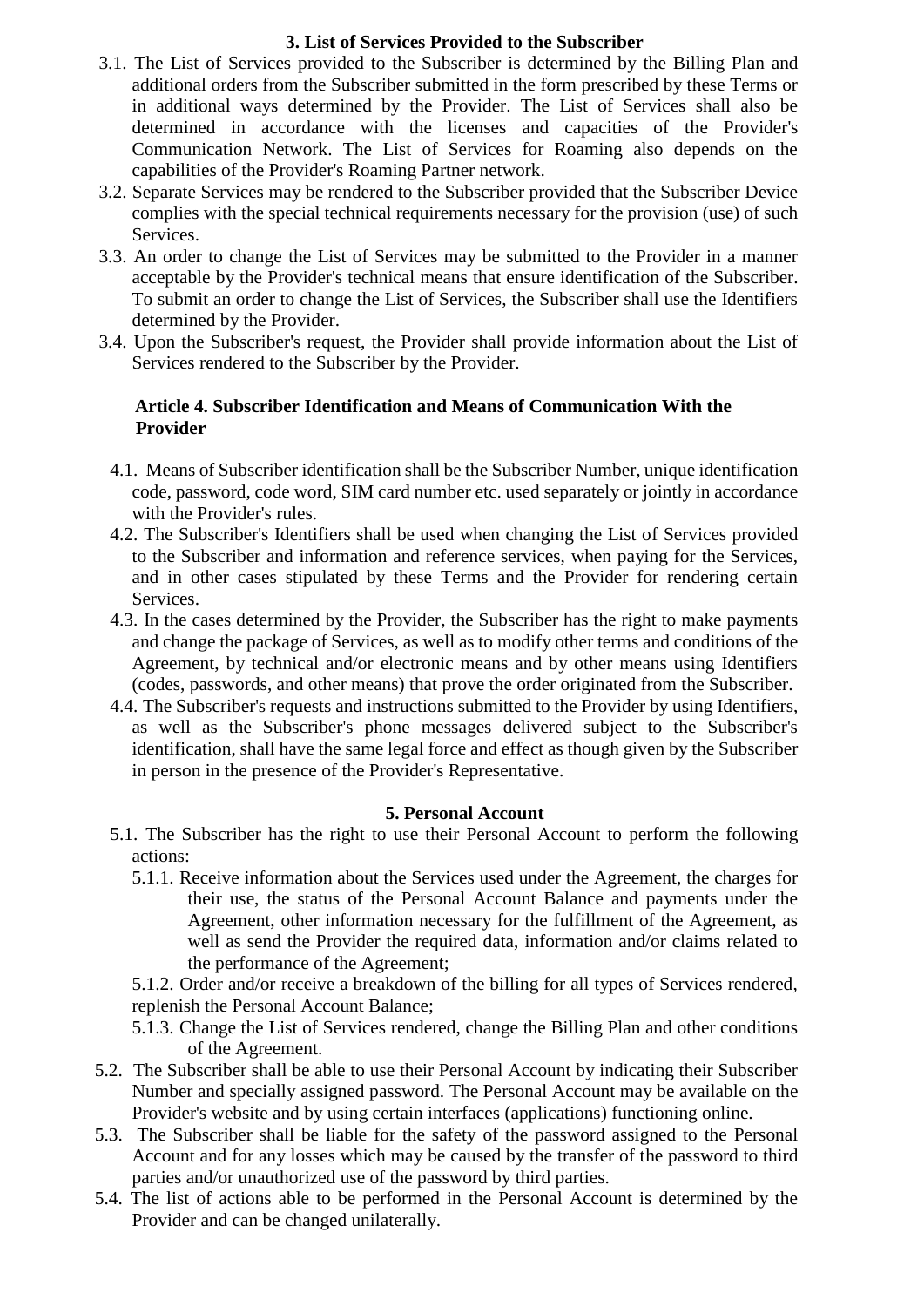5.5. All actions performed in the Personal Account with authorization shall be deemed performed by the Subscriber.

# **6. Quality of Services**

- 6.1. The Provider renders Services in the Provider's Communication Network Service Area 24/7 in accordance with the terms and conditions of the licenses for providing Communication Services.
- 6.2. The transmission of radio waves may be affected by natural causes and factors, local terrain and building features, meteorological conditions and other reasons, including interference that affects signal reception due to the location and conditions of Subscriber's equipment near buildings, in tunnels, in basements and other underground facilities, radio interference, load on communication channels at a particular time, software installed on the Subscriber's equipment, and other characteristics of the Subscriber's equipment.
- 6.3. Due to the design features of the communication network, Services provided to the Subscriber depend on the quality of the equipment of local wired telephone lines and the equipment of international and long distance communication providers.

## **7. Service Rates and Prices**

- 7.1. The Rates for the Services under the Agreement shall be established by the Provider and reflected in the Billing Plans. The Service Rates effective as of the date the Agreement was concluded and chosen by the Subscriber shall be specified in the Billing Plan, which forms an integral part of the Agreement.
- 7.2. The Provider shall have the right to unilaterally change the Rates (Billing Plan), billing principles, types of billing, Billing Units, and payment procedure for incomplete Billing Units provided that the Subscriber is notified about such changes in advance by posting information about the changes on the Provider's website [http://qntk.ru](http://qntk.ru/) at least ten (10) calendar days before they take effect and by publicly announcing the changes at sales and service points and/or by including information about the changes in text of the bill issued to the Subscriber for the Provider's rendered services.
- 7.3. A short text message with information about changes in the effective rates shall additionally be sent to Subscribers who are individuals subject to the rate changes.
- 7.4. Such Subscribers (individuals) have the right to refuse to receive information about the rates change via short text message. They may choose another notification method from those offered by the Provider through actions that make it possible to reliably establish their will.
- 7.5. Subscribers that are legal entities shall be notified about rate changes in the manner stipulated in clause 7.2 of these Terms and/or clause 8.8. of the Agreement on the Procedure for Providing Quantek LLC Communication Services to Corporate Clients.
- 7.6. The Provider shall be entitled to set discounts (bonuses) for Subscribers at the effective rates based on the scope of Services paid by the Subscriber and other parameters related to the Subscriber's fulfillment of certain conditions of the Agreement, as well as other special offers for Subscribers. Discounts (bonuses) and other special offers for Subscribers shall be established in permanent or temporary (limited time) offers (campaigns), the terms and conditions of which are posted on the Provider's website [http://qntk.ru](http://www.megafon.ru/) and made available to the public at the sales and service points for the Provider's Subscribers.
- 7.7. The fee for the Service provided shall be determined based on the duration of telephone connection, the number of the Subscriber's requests, the volume of Services, the amount or volume of information received and/or transmitted and/or sent and/or processed and/or stored by the number of Billing Units, and also depend on other parameters stipulated by the current legislation of the Russian Federation. The SMS/MMS messaging service shall be deemed rendered by the Provider upon the delivery of an SMS/MMS generated and sent by the Subscriber from the Subscriber Device to the Provider's SMS center.
- 7.8. The duration of the connection shall be kept track of in accordance with the Billing Units adopted by the Provider.
- 7.9. An incomplete Billing Unit shall be considered by the Provider as a full Billing Unit.
- 7.10. The Billing Unit for mobile and data communication services for the purpose of transferring voice information is set by the Provider and specified in the Billing Plan, but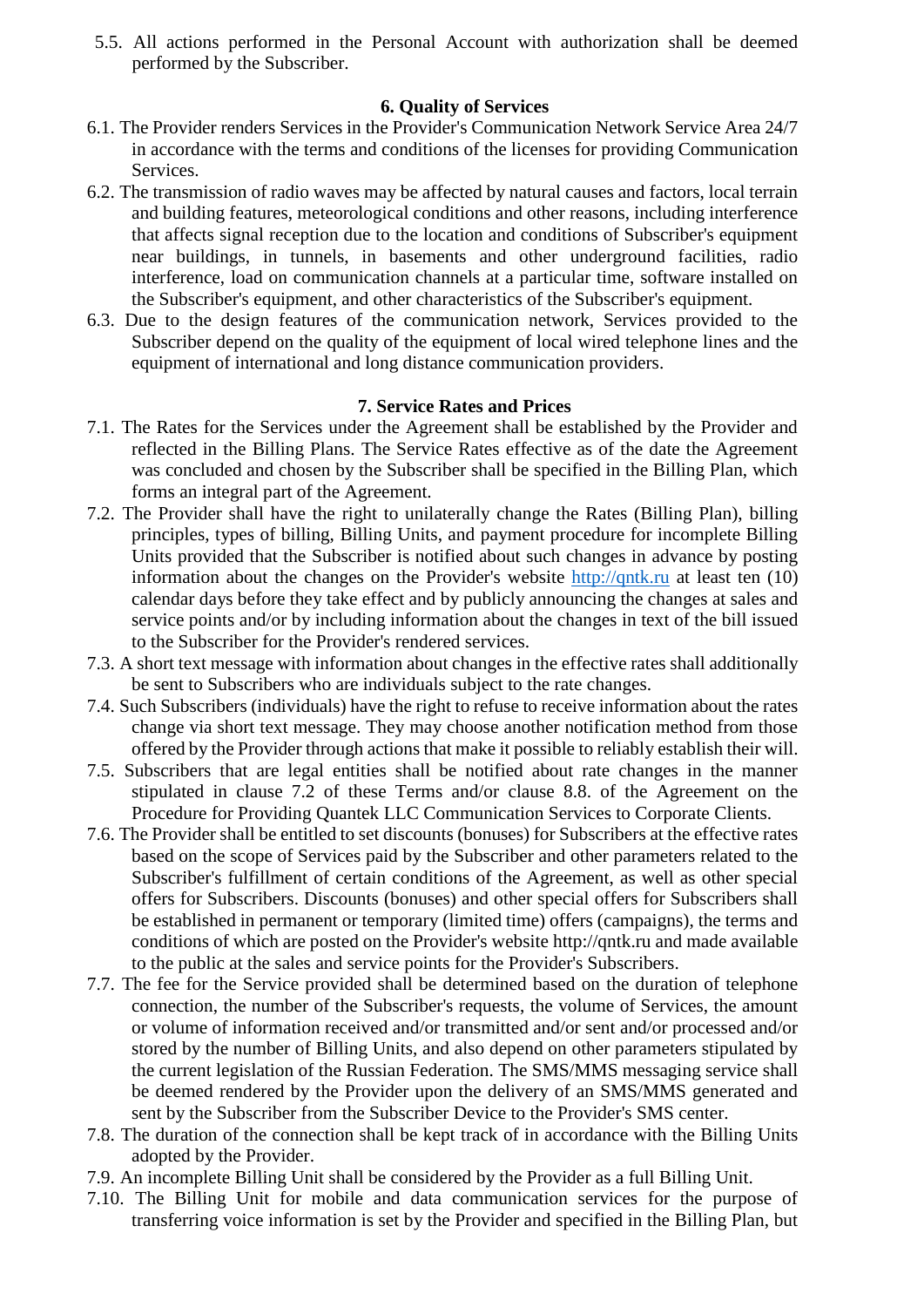may not be more than 1 (one) minute. Billing Units for telematic communication services shall be set by the Provider in the Billing Plan. The Subscriber's consumed telematic Communication Services shall be billed in accordance with the Billing Unit adopted by the Provider.

- 7.11. The following mandatory rule shall be established irrespective of the Billing Plan selected by the Subscriber in order to bill for the connection on the Provider's Network: connection duration used for billing on the Provider's Network shall be counted from the 1st (first) second after the call is answered by the dialed Subscriber or by a device whose answer signal is considered equal to the Subscriber Device until the call is ended by the dialer, the dialed Subscriber, or such device. A connection of less than three (3) seconds is not billed as mobile service. The Provider shall have the right to increase the duration of a connection that is not billed as mobile service.
- 7.12. The duration of a data network connection (communication session) used to determine the billed amount when transmitting voice information is counted from 1 second after the called device responds until the moment the calling or called device or the equipment replacing the subscriber in their absence ends the call. When transmitting non-voice information, this is counted from 1 byte transmitted. A data connection (session) with less than 2 (two) seconds of voice information shall not be included in the volume of data communication services rendered under the time-based payment system.
- 7.13. Subscriber Devices whose answer signal is equal to the called Subscriber's answer and serves to start billing for the connection duration include:
	- Data transmission equipment (modem, WAP port, voicemail terminal, etc.);
	- Fax machine;

•

- Subscriber Device equipped with an answering machine;
- Subscriber Device with automatic caller ID;
- Private branch exchange;
	- Other Subscriber Devices that replace the Subscriber in their absence and provide (or imitate) information exchange.
- 7.14. Roaming charges shall be billed based on data from the Provider's Roaming Partner's equipment about the Services actually rendered to the Subscriber.
- 7.15. Due to the technical specifics of the procedure for information exchange between the Provider and the Provider's Roaming Partner regarding the scope of Services rendered to the Subscriber, the Roaming charges may delayed up to 30 (thirty) days while information on the scope of Services rendered by the Provider's Roaming Partners is received, whereupon the Subscriber's Personal Account may have an outstanding debt for these Services.
- 7.16. Information about the Roaming rates and the territories where Roaming is provided as well as information about the rates for Services for Subscribers based outside the Russian Federation territorial entity where the Subscriber entered into the Agreement is available at

[http://qntk.ru a](http://www.megafon.ru/)nd is provided to the Subscriber at the Provider's Contact Center and at sales and service points for the Provider's Subscribers.

#### **8. Payment for the Services**

- 8.1 Payment for Services shall be made per the Services rendered by the Provider according to the information in the Provider's Billing System.
- 8.2 The Subscriber shall pay for Services by advance payment unless the Agreement, the Billing Plan, the conditions for individual Services, or an additional agreement to the Agreement stipulate the terms and conditions and procedure for a credit payment (deferred payment) or a combination of the above payment systems.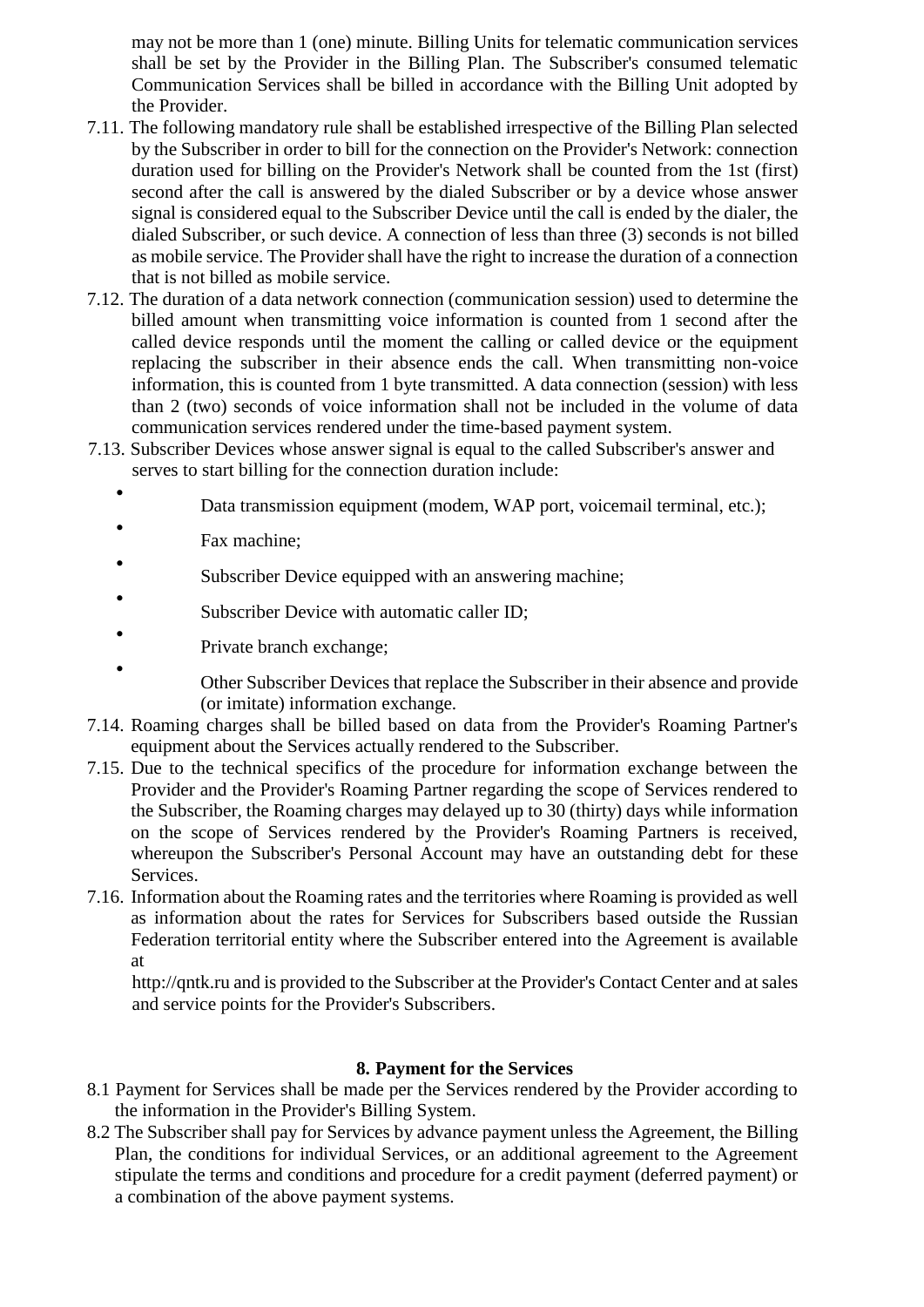- 8.3 The Provider shall have the right to establish the amounts payable by the Subscriber upon entering into the Agreement. This shall be treated as an advance payment for the Provider's Services.
- 8.4 Advance payment system
	- 8.4.1. When making advance payments for Services, certain sums of money are deposited into the Subscriber's Personal Account from which the Provider withdraws money for the Services provided to the Subscriber.
	- 8.4.2. Under the advance payment system, the Subscriber shall be entitled to use the Provider's Services if the balance of the Subscriber's Personal Account exceeds the Disconnection Threshold set by the Provider. The amount of the advance payment is determined by the Subscriber themselves proceeding from the list of the ordered Services in accordance with the Provider's Rates. The Provider shall not render Services to the Subscriber until payment in an amount exceeding the Disconnection Threshold is received from the Subscriber.
	- 8.4.3. The Subscriber shall make payments under the Agreement within 30 days of reaching the Disconnection Threshold in order to keep the balance of the Subscriber's Personal Account above the Disconnection Threshold.
	- 8.4.4. The Provider shall be entitled to set the Disconnection Threshold depending on the Billing Plan. The Provider shall limit the provision of Services to the Subscriber if the Subscriber's Personal Account Balance reaches or is below the Disconnection Threshold.
	- 8.4.5. If the Subscriber incurs a debt for Services during the Billing Period, the bill for payment of said debt shall be payable by the end of the calendar month following the Billing Period. The bill shall be payable irrespective of whether the Subscriber was subject to measures to restrict the provision of Services in accordance with clause 10.4.2 hereof.
	- 8.4.6. Service provisioning shall resume within 1 (one) day after the Subscriber's Personal Account is replenished to a level exceeding the Disconnection Threshold.
- 8.5 Credit payment system
- 8.5.1. Under the deferred payment system, Services shall be paid for at the end of the Billing Period. The Subscriber shall pay for the Services within 30 (thirty) calendar days after the end of the Billing Period, unless otherwise specified by the Provider.
- 8.5.2. Under the credit payment system, the Subscriber shall be entitled to use the Provider's Services within the bounds of the Disconnection Threshold, which is set and subject to change

by the Provider. If the Personal Account Balance reaches the Disconnection Threshold, the Provider shall be entitled to restrict the provision of Services to the Subscriber.

- 8.5.3. Service provisioning shall resume after the Subscriber's Personal Account balance goes above the Disconnection Threshold.
- 8.5.4. The Provider may refrain from taking measures to restrict provision of the Services specified in clause 8.5.2 of these Terms in the following cases: Until completion of the established connection with the Subscriber Device;

Upon debiting the Subscriber Fee in the manner and on the terms and conditions set forth in the

Billing Plan or an additional agreement to the Agreement;

- When rendering and charging for Roaming Services;

In other cases stipulated by the Agreement or an additional agreement to the Agreement.

- 8.6 Services rendered shall be billed using the Billing Unit adopted by the Provider. All payments shall be made in Russian rubles.
- 8.7 In case of a disagreement on the cost of Services rendered, the Parties shall use the information in the Provider's Billing System.
- 8.8 If the Subscriber does not agree with the amount of the bill issued for payment, they shall have the right to inform the Provider about this in writing and demand clarification of the amount billed. The Subscriber's claim shall be considered in the manner and on the terms and conditions established by the legislation of the Russian Federation.
- 8.9 When paying the Provider for Services, the Subscriber must include their Personal Account number or Subscriber Number in the payment documents.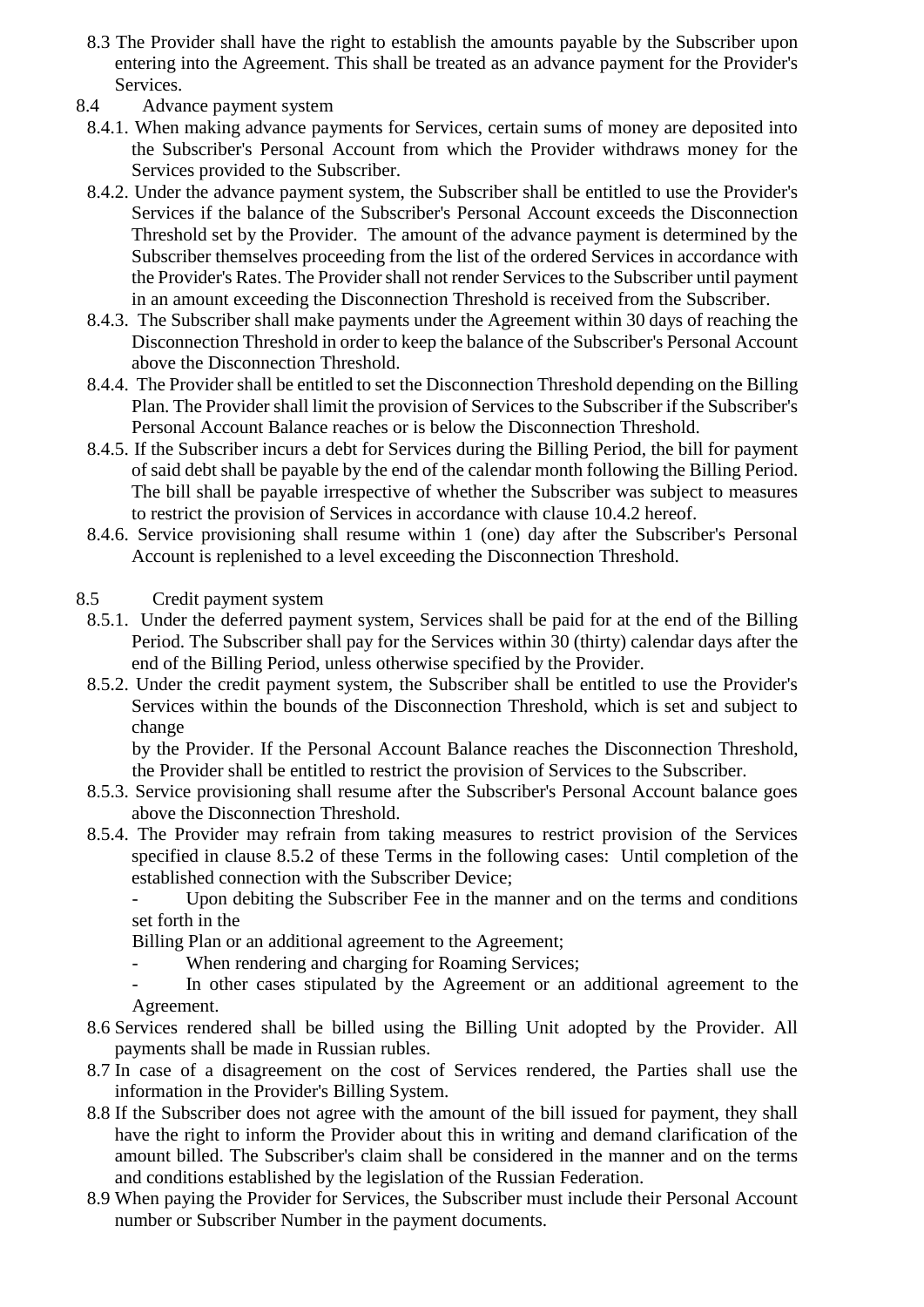- 8.10 Calls to emergency services shall be provided by the Provider to each Subscriber free of charge and round the clock by dialing a universal emergency services number, as well as calls to the relevant emergency services numbers established in accordance with the Russian system and numbering plan.
- 8.11 Subscribers and users of the Provider's Services can access emergency services throughout the Russian Federation by using the universal number "112" and the numbers of the relevant emergency services:
	- " $101"$  Fire and Emergency Response Service; " $102"$  Police;

- "103" – Emergency Medical Service; "104" – Emergency Gas Service. 8.12 Payments are accepted by the Provider or an entity authorized by the Provider. The funds are recorded on the Subscriber's Personal Account no later than the day after the date of payment.

- 8.13 If the Subscriber files a claim for a reduction in payment for the Services rendered, reimbursement of expenses to eliminate defects in the work performed by their own efforts or by third parties, as well as for a refund of money paid for the Services and compensation of losses incurred due to refusal to provide the Services, and if the Provider finds the above claims justified, they shall be satisfied within 10 days from the date of filing the claim.
- 8.14 The Subscriber shall be entitled to request a refund of advance payments from the Provider. The Provider shall return the unused balance of funds after all settlements, but no later than 30 days from the Agreement's termination date.
- 8.15 Payments between the Provider and the Subscriber can be made in cash and non-cash form, unless otherwise stipulated by the current legislation of the Russian Federation.

## **9. Billing**

- 9.1. The Provider shall issue a bill for the billing period using the details specified by the Subscriber in the Agreement. If the Subscriber has not ordered bill delivery in the Agreement, the Provider shall provide the bill no later than on the 5th (fifth) day of the month following the billing period by posting it in the Personal Account. The Subscriber may obtain the bill at the Provider's sales and service points. If the Subscriber orders bill delivery, the address, procedure, and method shall be established by the Subscriber in the Agreement.
- 9.2. The bill shall contain the following information:
	- Provider's details:
	- Subscriber's details;
	- billing period for which the bill is issued;
	- Subscriber's Personal Account number;

- types of provided Services with an indication of the scope of Communication Services for each type;

- amount payable for each type of Service and each Subscriber number;
- total amount due for payment broken down by each type of Service;
- amount of the balance on the Subscriber's Personal Account;
- billing date;
- payment due date (if specified by the Provider for this payment);

- Information on the total duration of data network connections (communication sessions) for the Billing Period (in case of time-based billing); date of provision of each data communication service.

- 9.3. If the Subscriber is a legal entity, the Provider shall issue a bill to the Subscriber for the Billing Period for the amount of the Services provided within the Billing Period. The procedure and time frames for issuing bills shall be determined by the current laws of the Russian Federation.
- 9.4. A failure or delay in receiving bills by the Subscriber shall not constitute grounds for the Subscriber's refusal to pay for the Services or grounds for deferred or delayed payment for the Services.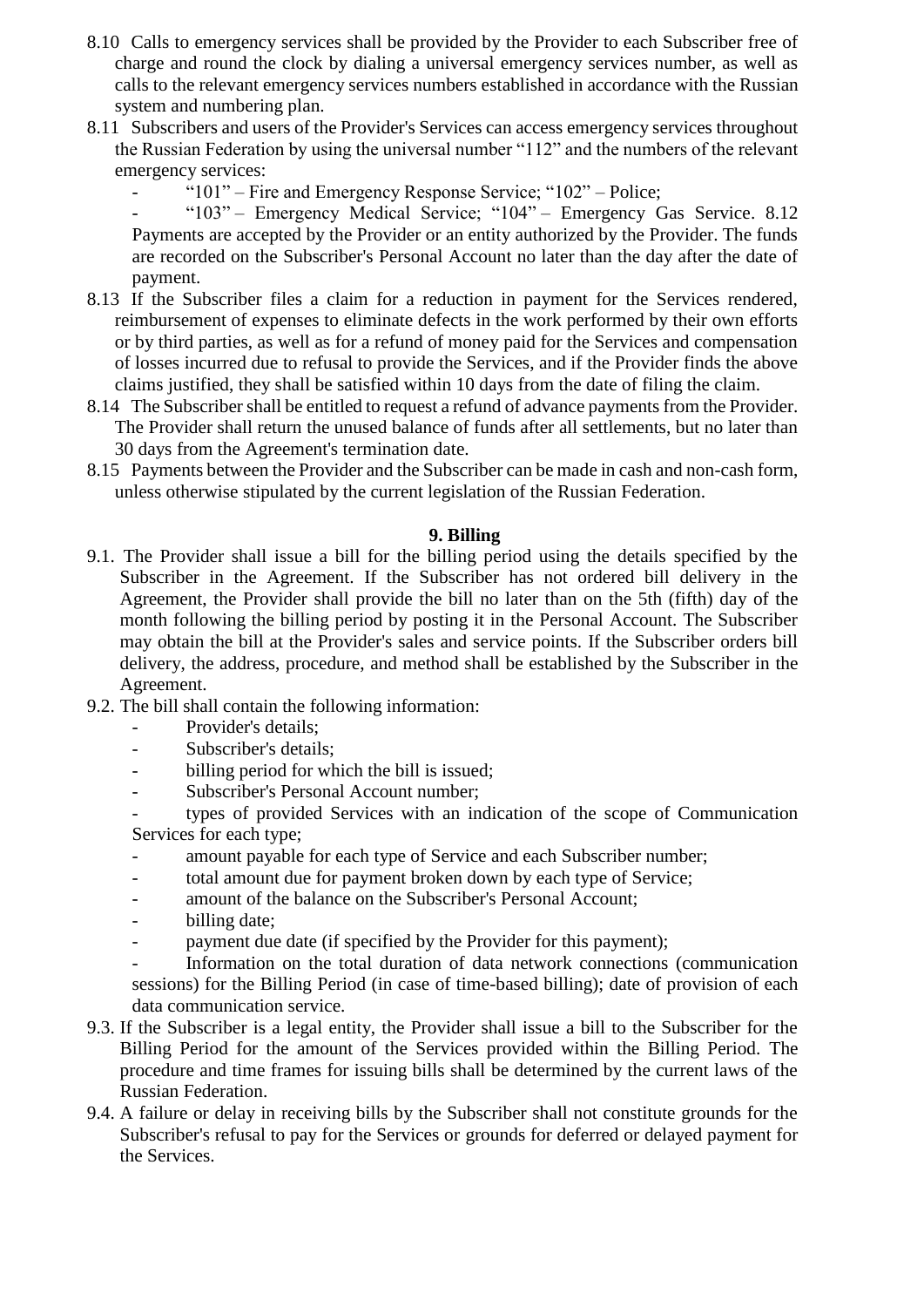## **10. Subscriber's Rights**

- 10.1 Obtain necessary and reliable information about the Provider, their mode of operation, and the Services provided;
- 10.2 Demand a recalculation of the Subscriber Fee up to a full refund of the amount paid for Services due to failure to provide the Services through no fault of the Subscriber or due to their improper quality;
- 10.3 Refuse to pay for Services that were provided without their consent and not specified in the Agreement;
- 10.4 Receive itemized bills for all types of Services which provide the date and time of all calls during the requested period, their duration, and the Subscriber's numbers in accordance with the conditions set forth by the Provider and for a separate fee;
- 10.5 Make payments and change the package of Services, as well as modify other terms and conditions of the Agreement specified by the Provider, by technical and/or electronic means and by other means using Identifiers (codes, passwords, and other means) that prove the order originated from the Subscriber; Contact the Provider with suggestions and concerns about the Services rendered by the Provider;
- 10.6 Make outgoing calls from the Provider's Network to international destinations on the terms and conditions established by the Provider;
- 10.7 Request a refund from the Provider for money paid in advance.
- 10.8 The Subscriber shall be entitled to send a written request to the Provider to suspend their Subscriber Number. The minimum and maximum suspension period for the Subscriber Number may be limited by the Provider. In such case, the Subscriber shall be charged for the entire suspension period indicated in the Subscriber's request, provided that it is stipulated in the Billing Plan.
- 10.9 The Subscriber may accept the terms and conditions of a promotion established by the Provider (clause 7.6 of the Terms) by technical and/or electronic means and by other means using Identifiers (codes, passwords, and other means that prove the order originated from the Subscriber). If the Subscriber accepts the terms of the promotion, such terms shall become an integral part of the Agreement and shall change the terms and conditions of the Agreement for the duration of the promotion.

#### **11. Subscriber's Responsibilities**

The Subscriber shall:

- 11.1. Fulfill the terms and conditions of the Agreement;
- 11.2. Use a Subscriber Device for connecting to the Provider's Communication Network which operates on the Provider's Communication Network and complies with the mandatory technical requirements established by the current laws of the Russian Federation;
- 11.3. Pay the fees for Services rendered by the Provider to the Subscriber in full and within the payment deadlines specified in the Agreement;
- 11.4. For individuals, inform the Provider in writing or in person about changes to their first name, last name, patronymic, place of residence, details of the identity document, details of the migration card, or documents confirming the right of a foreign citizen or stateless person to stay (live) in the Russian Federation, and for legal entities, report changes to the name (company name) and location within 60 days from the date of such changes;
- 11.5. Upon entering into the Agreement and/or upon the Provider's request, give the Provider accurate information about themselves and about the Subscriber's communication service users who are a legal entity or individual entrepreneur;
- 11.6. Submit information in writing to the Provider about their representatives, beneficiaries, founders (participants), and beneficiary owners that is necessary for the Provider as an entity conducting monetary transactions to comply with the requirements of Federal Law No. 115-FZ "On Counteracting the Legalization (Laundering) of Proceeds of Crime and Financing of Terrorism" dated August 7, 2001;
- 11.7. Comply with the rules of use of Subscriber Devices;
- 11.8. Keep the Subscriber Devices in good working condition;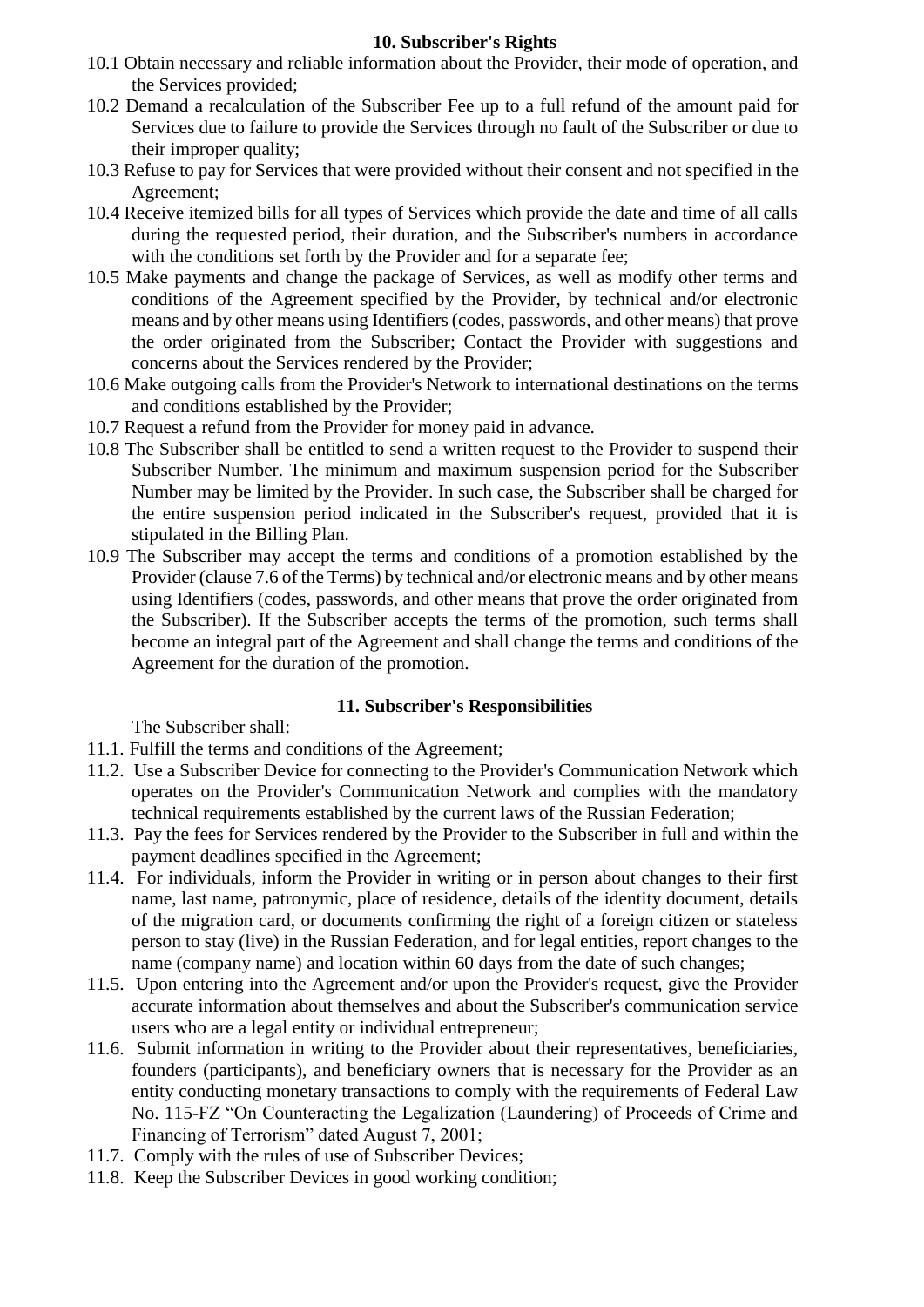- 11.9. Not take any actions aimed at disrupting the normal operation of the Provider's Communication Network components (equipment or software) not belonging to the Subscriber;
- 11.10. Upon termination of the Agreement, disconnect third-party services that are provided using the Subscriber Number;
- 11.11. Pay for Services in the manner set forth in the Agreement;
- 11.12. Repay the debt due for Services in a timely manner
	- if they occur;
	- 11.13. Give the Provider accurate information that is specified in these Terms and is necessary for the Provider to properly fulfill its obligations;
	- 11.14. Immediately verbally and in writing within 3 (three) calendar days from the date when the Subscriber becomes aware of the occurrence of the relevant event, notify the Provider about:
		- unauthorized events when the password (code) has become known to a third party or parties;
		- the loss, tampering, or theft of the SIM card(s) provided to the Subscriber. If the SIM card is lost, the Subscriber shall continue to bear obligations and liabilities stipulated by these terms and conditions until the Provider receives notification about the loss;
		- commencement of bankruptcy proceedings against the Subscriber, as well as a decision on the voluntary liquidation of the Subscriber (who is a legal entity);
		- other circumstances which may hinder or render the fulfillment of the Agreement impossible;
	- 11.15. Refrain from using Services in places where the use of radio transmitting equipment is restricted or where there are standards for permitted levels of radio wave emission;
	- 11.16. Not use Subscriber Devices without technical devices enabling hands-free communication when driving a motor vehicle;
	- 11.17. Not use any special technical means in the Provider's network which are intended to surreptitiously obtain information;
	- 11.18. The Subscriber shall bear full responsibility and risks related to the use of materials, information, services, and products on the Internet which are made available by the Provider;
	- 11.19. Not use the Provider's Services for illegal purposes;
	- 11.20. Not use the Provider's Services for mailings, advertising campaigns, contests, concerts, quizzes, surveys, mass mailings, organizing automated centers, and gateways, as well as for other activities aimed at generating a profit, without the Provider's written consent.
	- 11.21. When using telematic communication services:
	- 11.22. Take measures to protect the Subscriber Device from the effects of malicious software;
	- 11.23. Prevent the spreading of spam and malicious software from their Subscriber Device, including:
		- a) Not using the Services for mass or single mailings without the addressee's consent, advertising, commercial or propaganda emails, as well as emails containing rude and offensive expressions and suggestions.

Bulk mailing applies both to mass mailing many recipients and multiple mailing to a single recipient;

- b) Not posting in any conference, forum, or electronic mailing list articles or messages that are inappropriate to that conference or mailing list, unless done in accordance with the rules of such conference or forum;
- c) Not distributing threatening, defamatory, or obscene information or information that could be perceived as offensive. In particular, not distribute pornography, information that hurts national or religious feelings, contains obscene words, or calls for violence;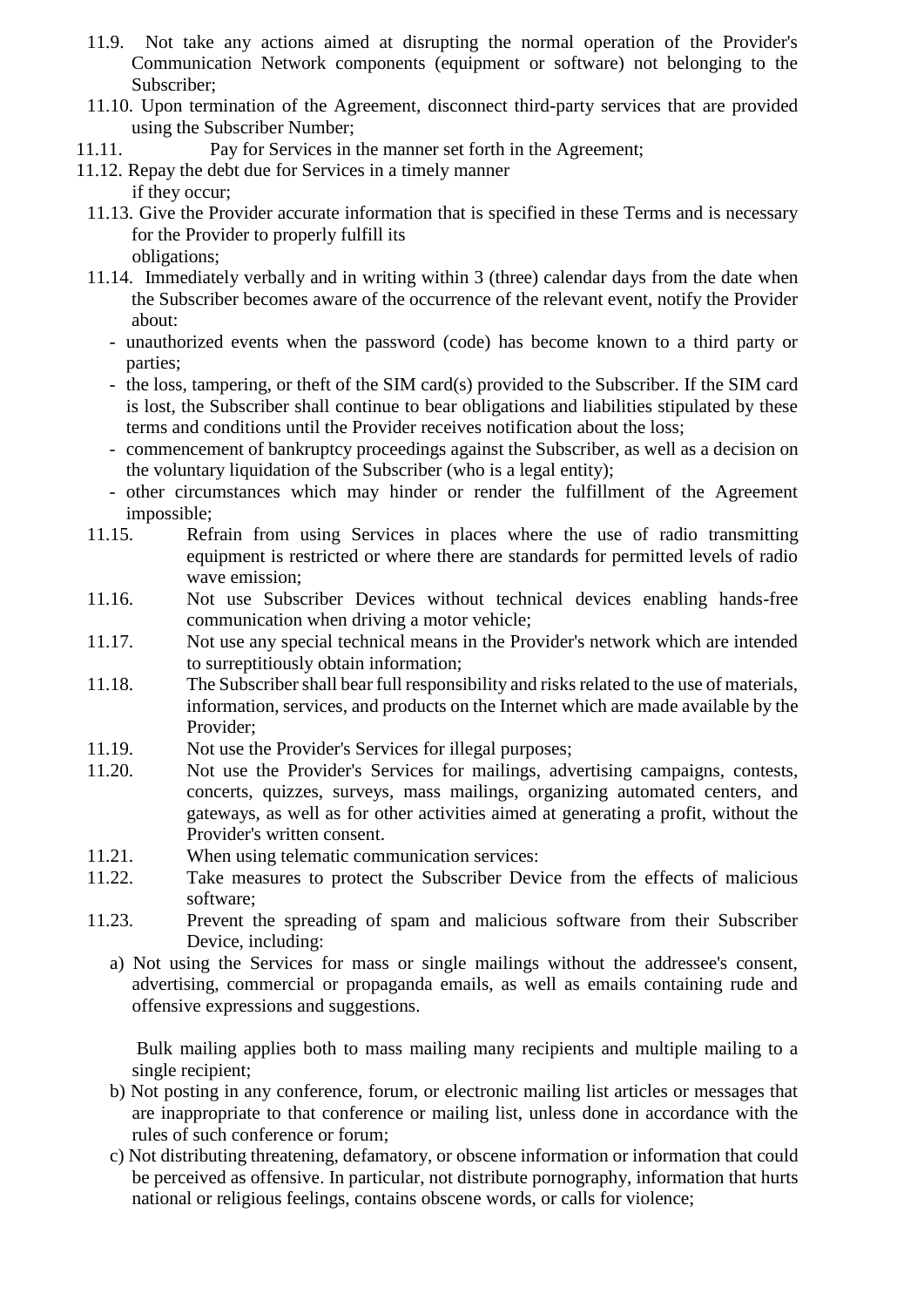- d) Not distributing information, computer programs, and other results of intellectual activity without the permission of the copyright holder or their authorized representative;
- e) Preventing actions aimed at disrupting the normal operation of the Provider's Communication Network components (equipment or software) not belonging to the Subscriber, including not attempting to change the settings of the Provider's equipment or software;
- f) Preventing actions aimed at obtaining unauthorized access to Internet resources and not using such access;
- g) Not transferring meaningless or useless information to computers online that creates an unreasonably high load on these computers or equipment, as well as on the intermediate Internet nodes in volumes exceeding the minimum required for reaching its individual elements;
- h) Observing the rules of use of any information or technical resource of the Internet or immediately refuse to use it. The rules of use of Internet resources or a link to them are posted by the owners or administrators of these Internet resources at the point of connection to such resources and are mandatory for all users of these Internet resources;
- i) Not using identification details (names, addresses, phone numbers, etc.) of third parties, unless such parties have authorized the Subscriber for such use. At the same time, the Subscriber shall take measures to prevent the use of Internet resources by third parties on their behalf (ensure the safety of passwords and other authorized access codes);
- j) Not falsifying their IP address or addresses used in other network protocols when transmitting data on the Internet;
- k) Not using non-existing return addresses when sending electronic correspondence;
- l) Taking appropriate measures to configure their resources so as to prevent improper use of these resources by third parties, as well as responding promptly when such use is detected (open email relay; open proxy servers; public broadcasting addresses of local networks, etc.);
- m) Not endangering the security and defense capability of the Russian Federation, or the health and safety of people;
- n) Not using the Provider's Communication Services for passing outgoing traffic from other telecom Providers and communication networks;
- o) Taking appropriate measures to configure the Subscriber Device in a way that prevents third parties from using such resources in bad faith, as well as promptly responding upon the discovery of such use.
- 11.24. Not allow third parties to use SIM cards to read the data, copy information, make duplicates of the SIM card, or perform other illegal actions.
- 11.25. By signing the Agreement, the Subscriber consents for the entire term of the Agreement to:

a) Provision by the Provider to third parties, in full or in part, of data that does not constitute the Subscriber's personal information (subscriber number, payment details, and other data, except information constituting secrecy of correspondence) for the purpose of fulfillment or in connection with fulfillment of the Agreement, as well as for the performance of obligations by the Provider or performance of obligations to third parties under contracts aimed at improving communication services, preventing and counting fraud and the distribution of malicious software related to communication services, and providing information and statistical services;

b) Receiving advertisements while using the Services, as well as using (processing and transferring) information about the Subscriber in order to promote products and services of the Provider and third parties (excluding information constituting secrecy of correspondence), including direct contact with the Subscriber by means of communication.

c) The Provider's assignment of the processing and transfer to third parties, on the basis of the Agreement, both in full or in part, of the Subscriber's personal information, including the Subscriber's details (excluding information constituting secrecy of correspondence) for the purpose of fulfillment or in connection with fulfillment of the Agreement (including to store the Communication Services Agreements), as well as for the purpose of the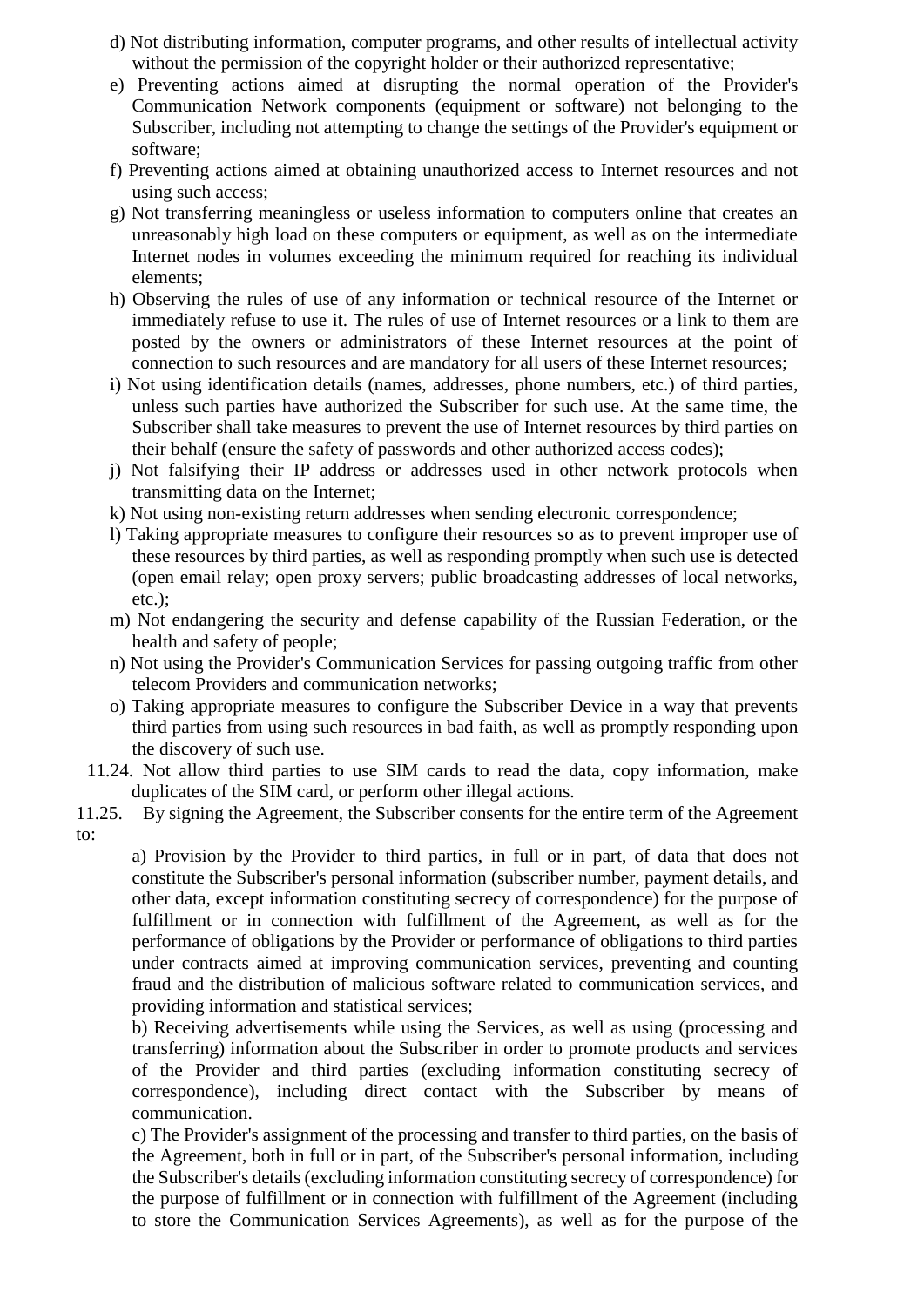Provider's fulfillment of the Agreement or fulfillment by third parties of obligations to the Provider in order to improve the services rendered to the Subscriber, fulfillment by the Provider of the obligations imposed on it by regulatory and legislative acts (including antimoney laundering and anti-terrorism financing), and prevention and counteraction to fraud and the distribution of malicious software related to the use of communication services.

The list of third parties, which per the Provider's instructions process the personal data of a Subscriber who is an individual, as well as the list of actions with personal data, for the execution of which consent is given, a general description of the methods of personal data processing used by the Provider are published on the Provider's website [http://qntk.ru.](http://www.megafon.ru/)

If the Provider instructs a third party to process the personal data of a Subscriber (an individual) in order to enter into and/or fulfill a communication services agreement to which such Subscriber is a party and/or to exercise the rights and legal interests of the Provider or the Subscriber, the Subscriber's consent to this directive, including the transfer of their personal data to such third party and personal data processing by such third party in accordance with the Provider's instruction, is not required.

d) Processing of biometric personal data: voice and facial image. This means carrying out the actions set forth in clause 3, part 1, Article 3 of the Federal Law "On Personal Data" using personal data with or without the use of automation, (including collection, recording, systematization, accumulation, storage, specification [updating, change], extraction, use, transfer [distribution, provision, access], depersonalization, blocking, deletion, and destruction of personal data). Consent is given to the Provider and third parties entrusted by the Provider under an agreement with the processing of personal data in order to identify Subscribers under the Agreement.

Consent shall be effective for the entire term of the Agreement and for 5 years from the Agreement's termination date in accordance with clause 4, Article 7 of Federal Law No. 115-FZ "On Counteracting the Legalization (Laundering) of Proceeds of Crime and Financing of Terrorism" dated August 7, 2001. Consent may be withdrawn at any time by written request.

In case publicly available databases on subscribers are created for an information and reference service, the Provider shall obtain written consent from a Subscriber (an individual) to include their first name, last name, patronymic, and Subscriber Numbers in these databases.

11.26. The Subscriber has the right to refuse to perform the actions listed in clause 11.25 of these Terms in the following ways: – by marking the special column "I disagree" on the information card;

– or by providing the appropriate written notice to the Provider. If the Provider has the technical capability, the Subscriber is entitled to express refusal to carry out the actions specified in clause 11.25 hereof by performing conclusive actions using Identifiers determined by the Provider which make it possible to identify the Subscriber unambiguously and establish the Subscriber's will.

- 11.27. Before using the Services, become familiarized with these Terms, the Provider's Network Service Area, the list of available Services, and the rates for the Services (including rates for Services while using Roaming) at the Provider's website [http://qntk.ru o](http://www.megafon.ru/)r sales and service points for the Provider's Subscribers.
- 11.28. In accordance with Federal Law No. 115-FZ "On Counteracting the Legalization (Laundering) of Proceeds of Crime and Financing of Terrorism" dated August 7, 2001, by signing the Agreement the Subscriber confirms that they are not an official of an international organization, foreign public official, their spouse, close relative (relative in the direct ascending or descending line: parent or child, grandparent or grandchild), full or half sibling (having a common father or mother), brother or sister, adoptive parent or adoptee, a or a person holding (occupying) public offices of the Russian Federation, offices of the Board of Directors of the Central Bank of the Russian Federation, federal public service positions to which appointment and dismissal are performed by the President or the Government of the Russian Federation, offices in the Central Bank of the Russian Federation, state corporations and other organizations established by the Russian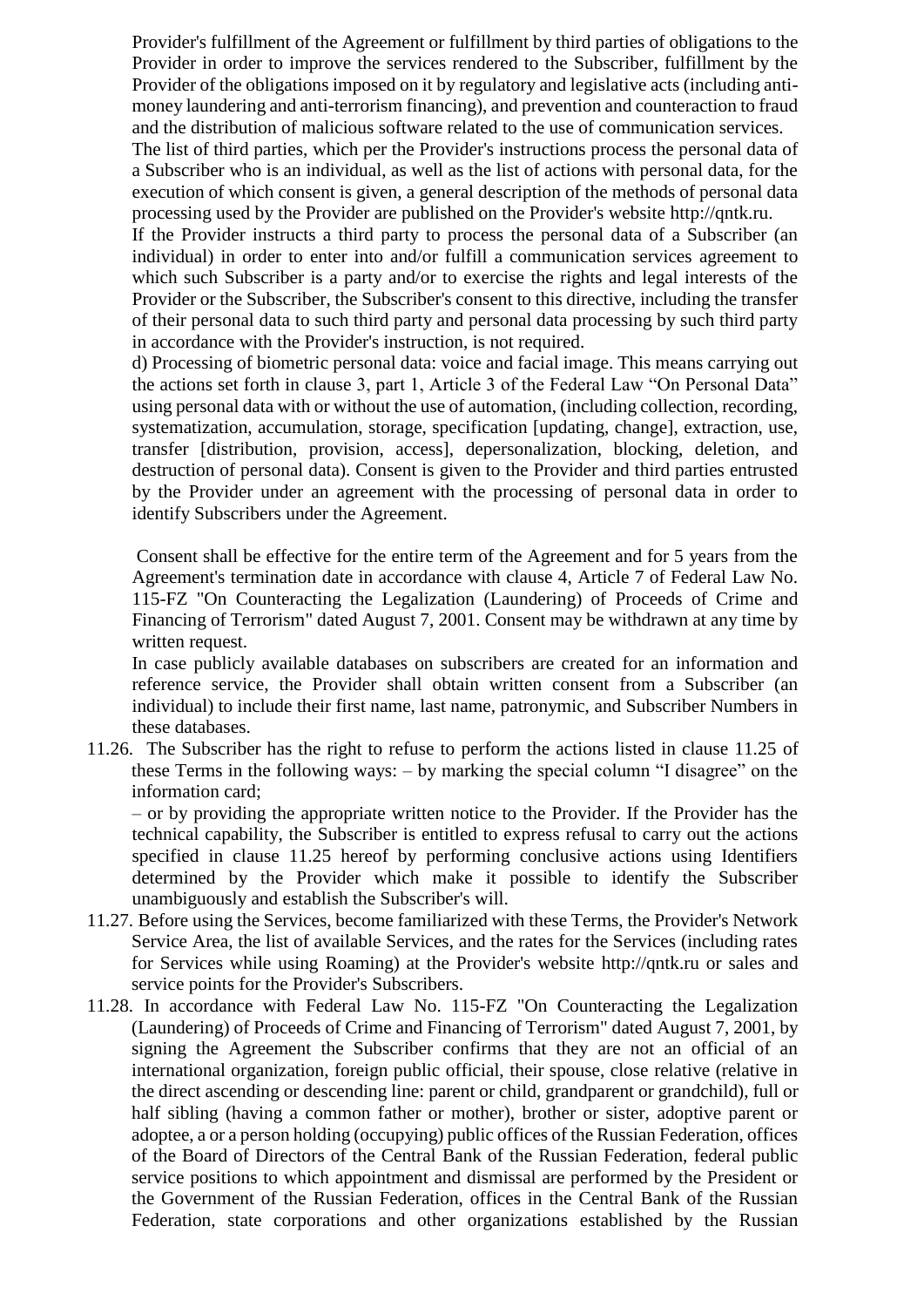Federation on the basis of federal laws, or a person included on the lists of positions determined by the President of the Russian Federation.

- 11.29. If the Subscriber is one of the above-mentioned persons, they shall notify the Provider about this fact when signing the information card and submit detailed information regarding this fact to the Provider.
- 11.30. If the Subscriber becomes a member of an above-mentioned category during the term of the Agreement, the Subscriber shall notify the Provider and grant the Provider access to the necessary information pertaining to such fact.
- 11.31. The Subscriber shall provide the information specified in this clause in writing by completing a questionnaire in the form prescribed by the Provider.
- 11.32. By entering into the Agreement, the Subscriber confirms that the main purpose of business relations with the Provider is to receive Communication Services. Otherwise, in compliance with the requirements of Federal Law No. 115-FZ "On Counteracting the Legalization (Laundering) of Proceeds of Crime and Financing of Terrorism" dated August 7, 2001, the Subscriber must inform the Provider in writing about this when entering into the Agreement.
	- 12. Provider's Rights The

Provider shall be entitled to:

- 12.1. Upgrade the Provider's Communication Network and make changes to it technically and/or which affect the use of the Services, resorting to limitation or termination of the Services. The Provider may also change the Subscriber Number, unique identification code, and associated extension number provided to the Subscriber by giving prior notice to the Subscriber within the time frames and in the manner prescribed by the current legislation of the Russian Federation.
- 12.2. In the Subscriber's interest, in order to protect the Subscriber from damage caused by accidental pressing of the "call" key, limit the duration of a connection which exceeds the time interval set by the Provider.
- 12.3. The Provider is entitled to amend and/or supplement the terms and conditions of the Agreement, including these Terms and the Agreement on the Procedure for Providing Quantek LLC Communication Services to Corporate Clients, in the manner established by clause 17 of these Terms.
- 12.4. The Provider independently establishes the Billing Unit to charge for Services and the payment procedure for an incomplete Billing Unit.
- 12.5. The Provider is entitled to provide additional information by notifying the Subscriber in text and/or voice and/or electronic form.
- 12.6. The Provider shall have the right to suspend the rendering of Services if the Subscriber violates the provisions of the current legislation of the Russian Federation and/or these Terms.
- 12.7. The Provider shall have the right to change the SIM card at any time for any reason without any additional expenses for the Subscriber and without compromising the provision of the Services.
- 12.8. The Provider is entitled to record calls when the Subscriber communicates with the Provider's Contact Center in order to change their package of Services, submit claims, or get reference information.
- 12.9. The Provider is entitled to suspend service provision to the Subscriber if the Subscriber causes damage to the Provider, other Subscribers and/or third parties by using the Services, uses the Subscriber Number and/or Subscriber Device without the Provider's consent to organize mailings through the communication network without a separate agreement with the Provider, organize automated centers,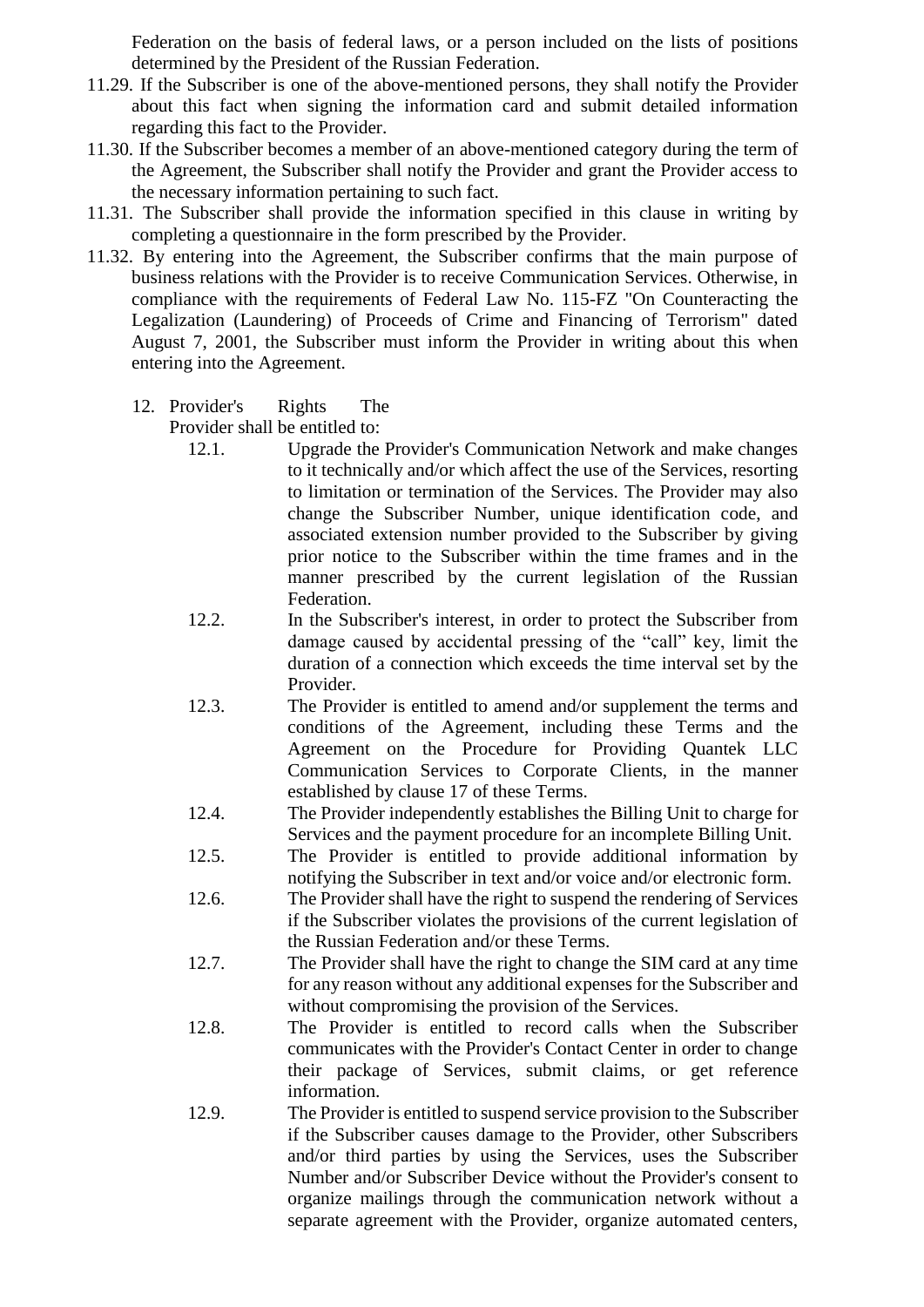lotteries, voting, contests, advertising, surveys, mass mailings, and installation of gateways, use dialing systems, gateways, and communication services provided by individuals who are not licensed or authorized to perform such activities, or perform other activities aimed at generating a profit, including illegal activities, without the Provider's consent.

- 12.10. The Provider shall have the right to change the Subscriber Number assigned to the Subscriber at is own discretion only when it is impossible to continue providing the Communication Services using such number. In such case, the Provider must notify the Subscriber in writing and provide them with a new Subscriber Number at least sixty (60) calendar days prior to the date of change, unless such change is caused by unforeseen or extraordinary circumstances. In case of mass replacement of Subscriber Numbers, the Subscribers shall be notified via the Provider's website [http://qntk.ru a](http://www.megafon.ru/)nd/or using the Provider's communication facilities (autodialer). Upon the Subscriber's written request, the Provider must change the Subscriber Number assigned to the Subscriber. Changing the Subscriber Number at the Provider's initiative is free of charge, but changing the Subscriber Number at the Subscriber's initiative is subject to a fee set by the Provider.
- 12.11. The Provider reserves the right to filter or block the address space and restrict the Subscriber's access to certain fragments, objects, information resources and services on the Internet (addresses, networks, servers, teleconferences, mailing lists, etc.) both in Russia and abroad. The Provider restricts access to Internet resources in the cases, in the manner, and under the conditions stipulated by the current legislation of the Russian Federation.
- 12.12. The Provider does not guarantee:

The possibility of information exchange with those nodes or servers that are temporarily or permanently unavailable via the Internet;

- Absolute uninterrupted access to Services:
- Establishing a connection to the Internet at the highest possible speed.
- 13. Provider's Responsibilities

The Provider shall:

- 13.1. Provide the Subscriber with those Communication Services which the Provider is licensed for and technically capable of, as well as provide the Subscriber with Communication Services in accordance with the license conditions stipulated by the licenses issued to the Provider;
- 13.2. Provide the Subscriber and any other person with necessary and reliable information about these Terms, the Provider's current rates, descriptions of all Services, and other information relating to the Services which the Subscriber or any other person is entitled to receive. Technical indicators and norms that characterize the quality of telematic and data communication services as well as data transfer protocols and Subscriber interfaces shall be made available for free at sales and service points for the Provider's Subscribers, be posted on the Provider's website [,](http://www.megafon.ru/) and be an integral part of the Agreement;
- 13.3. Provide information necessary to enter into and execute the Agreement. This information in Russian shall be communicated to the Subscribers at sales and service points for the Provider's Subscribers free of charge in a clear and understandable form;
- 13.4. Provide the following information and reference services free of charge and around the clock: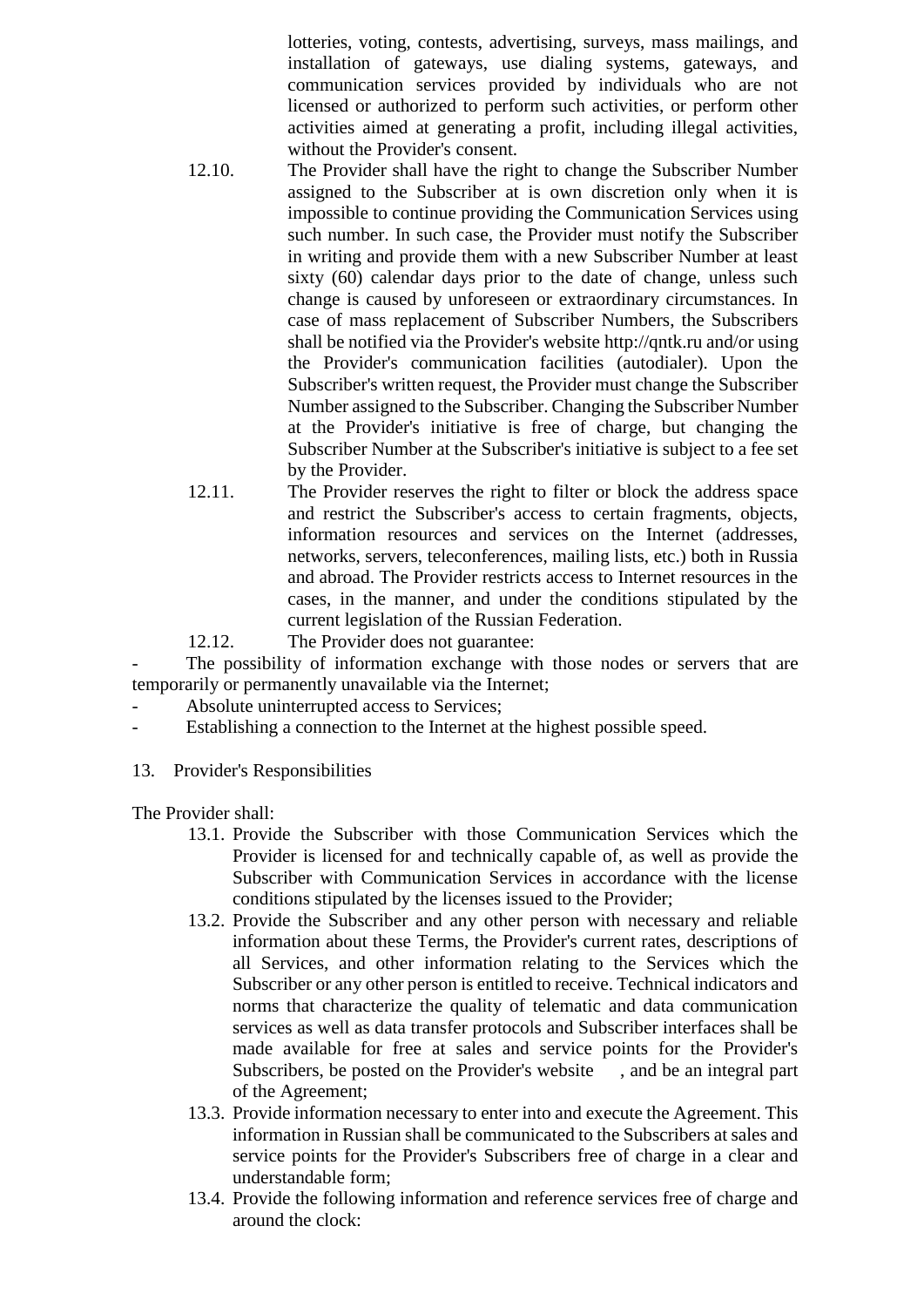13.4.1. Provide information about the Service Rates and the Service Area

of the network;

- 13.4.2. Provide the Subscriber with information about the status of their Personal Account and overdue payments for Services;
- 13.4.3. Receive information from the Subscriber about technical failures that prevent the use of Services.
- 13.5. Enable the Subscriber to call emergency services in accordance with clauses 8.10 and 8.11 of these Terms.
- 13.6. If Services are suspended, the Provider shall resume their provisioning to the Subscriber within 1 (one) calendar day after the Subscriber rectifies the violation, including payment of the Subscriber's debt to the Provider or after the Subscriber submits documents that confirm payment of the debt and required payments under the Subscriber's Billing Plan.
- 13.7. Upon the Subscriber's request, the Provider shall provide the Subscriber with additional information related to the rendering of Services in the manner established by the current laws of the Russian Federation.
- 13.8. Provide Subscribers with an opportunity to read these Terms in their current version in hard copy at the Provider's sales and customer service points, on the Internet, and in any other way that does not contradict the current legislation of the Russian Federation.
- 13.9. Within the time frame indicated by the Provider, eliminate malfunctions that prevent the use of Services.
- 13.10. Information about the time frames for elimination of malfunctions preventing the use of Services shall be posted on the Provider's website
- [\\_\\_\\_\\_\\_\\_\\_\\_\\_\\_\\_\\_.](http://www.megafon.ru/)  13.11. Provide the Subscriber with information about the agreements for wireless phone services entered into by the Subscriber and/or a person acting on their behalf. This information shall be provided directly in the Personal Account using the information and telecommunications network (the "Internet") and/or by e-mail, if the Subscriber chooses this method for providing information.

# **14. Provider's Liabilities**

14.1. The Provider shall be liable to the Subscriber for non-fulfillment or improper fulfillment of its obligations under the Agreement in the following cases:

14.1.1. Violation of the time frames for providing access to the Provider's Communication Network;

14.1.2. Violation of the time frames for providing Services set by the Agreement;

14.1.3. Failure to render the Services specified in the Agreement in full or rendering them in part;

- 14.1.4. Poor quality of rendered Services; non-provision, incomplete or late provision of information related to the rendering of Services;
- 14.1.5. Unreasoned refusal to enter into the Agreement or avoidance from entering into it;
- 14.1.6. Violation of the secrecy of phone conversations and messages and the secrecy of information sent over the data transmission network.
- 14.2. The Provider shall be liable for non-fulfillment or improper fulfillment of its obligations under the Agreement as follows:
- 14.2.1. In case of violation of the time frames for providing access to the Provider's Communication Network, the Provider shall pay a penalty in the amount stipulated by the current legislation of the Russian Federation, but not exceeding the cost of the Communication Service;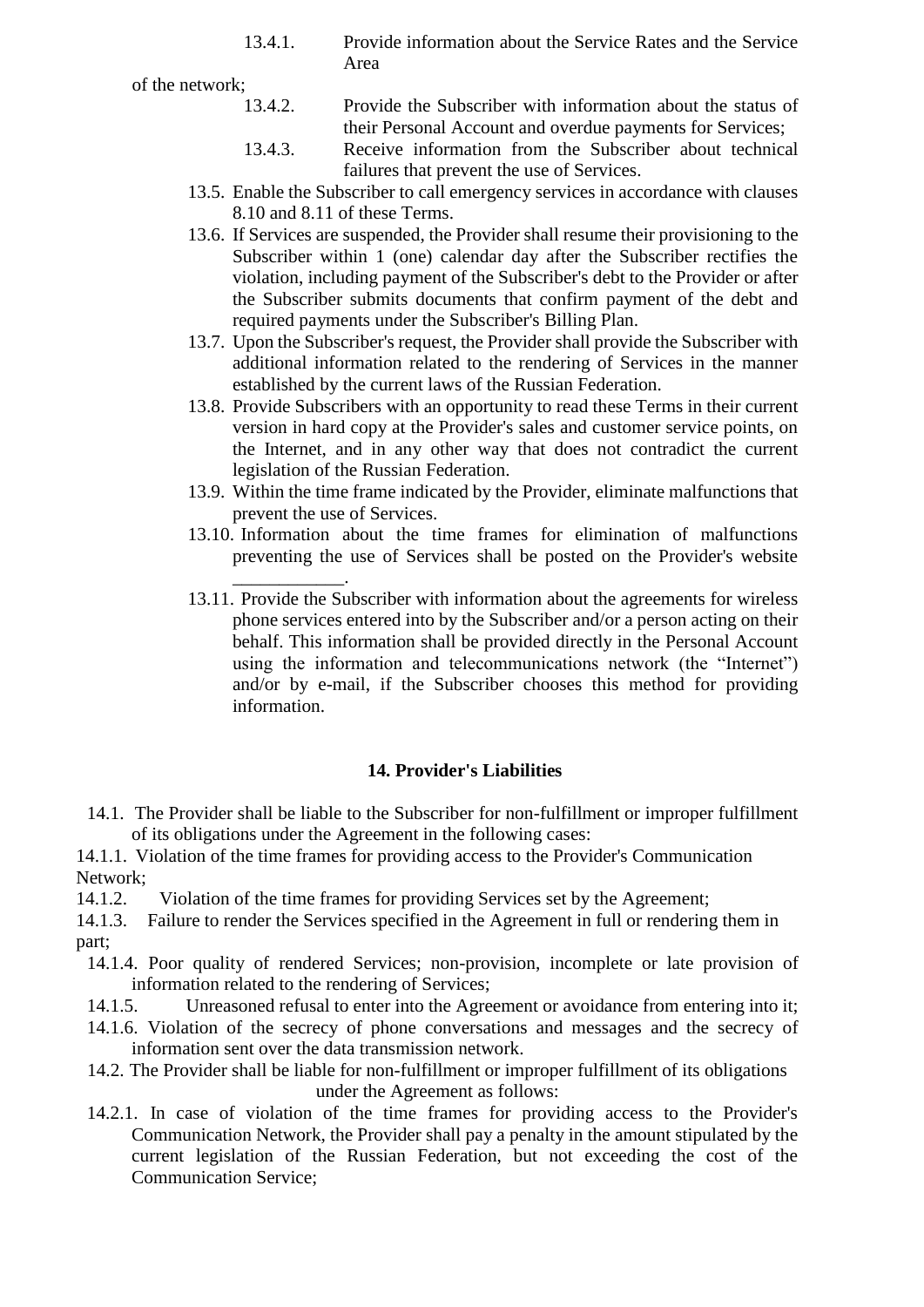- 14.2.2. In case of violation of the Service provisioning time frames set forth in the Agreement, the Provider shall pay a penalty in the amount stipulated by the current legislation of the Russian Federation, but not exceeding the cost of the Service;
- 14.2.3. If not all the Services specified in the Agreement are provided, the Provider shall reduce the cost of the Services proportionally at the Subscriber's request and agree with the Subscriber's refusal to fulfill the Agreement;
- 14.2.4. In case of poor quality of the Service, including as a result of improper maintenance of the Provider's communication network, the Provider shall eliminate the defects in the rendered Services without compensation at the Subscriber's request and reduce the cost of the Service;
- 14.2.5. In case of failure to provide or incomplete or late provision of information about the Service, the Provider shall accept the Subscriber's withdrawal from the Agreement, refund the payment made for the rendered Service, and compensate for the incurred losses;
- 14.2.6. If the Provider violates the secrecy of phone conversations and messages as well as any requirements to restrict the disclosure of information about the Subscriber which became known to the Provider by virtue of the Agreement, the Provider shall compensate for the losses as well as moral damages (if the Subscriber is an individual) upon the Subscriber's request.
	- 14.3. The Provider shall not be liable for non-fulfillment or improper fulfillment of its obligations under the Agreement if it is proven that such non-fulfillment or improper fulfillment was the result of force majeure or the Subscriber's fault. In particular, the Provider shall not be liable for possible deterioration of or failure to operate the Provider's network caused by the use of a damaged or faulty Subscriber Device which does not comply with the technical requirements established by the current legislation of the Russian Federation. The Provider shall not be liable for the quality of communication services rendered by other Providers.
	- 14.4. The Provider shall not be liable for failure to receive notifications, messages, or any other correspondence from the Provider if the Subscriber fails to comply with clause 11.4 hereof.
	- 14.5. The Provider shall be responsible for providing access to the nodes and resources of the network(s) (including the Internet) up to the point of connection of the Provider's Communication Network to the networks and/or equipment of third parties or to the public network.
	- 14.6. Cases of unavailability of the specified nodes or resources for reasons beyond the Provider's control shall not constitute communications interruptions or malfunctions with regard to clause 13.9 of these Terms.
	- 14.7. The Provider shall not be liable for the content and quality of the information transmitted (received) by the Subscriber while using telematic communication services and data communication services.

#### **15. Subscriber's Liabilities**

- 15.1. The Subscriber shall be liable for non-fulfillment or improper fulfillment of their obligations to the Provider under the Agreement in the following cases:
- 15.1.1. Non-payment, incomplete or late payment for Services;
- 15.1.2. Failure to comply with the rules for operating a Subscriber Device;
- 15.1.3. Failure to comply with the prohibition to connect a Subscriber Device not in compliance with the established requirements to the Provider's Communication Network;
- 15.1.4. Use of special technical means in the Provider's Communication Network which are intended to surreptitiously obtain information;
- 15.1.5. Use of Services in the cases specified in clauses 11.17, 11.19, 11.20, 11.23, and 11.24 of these Terms;
- 15.1.6. Use of the Subscriber's SIM card by third parties for the purpose of receiving Services.
- 15.2. In case of non-payment, incomplete or late payment for Services, the Subscriber shall pay the service provider a penalty in accordance with the legislation of the Russian Federation. At that, the amount of the penalty shall not exceed the amount payable.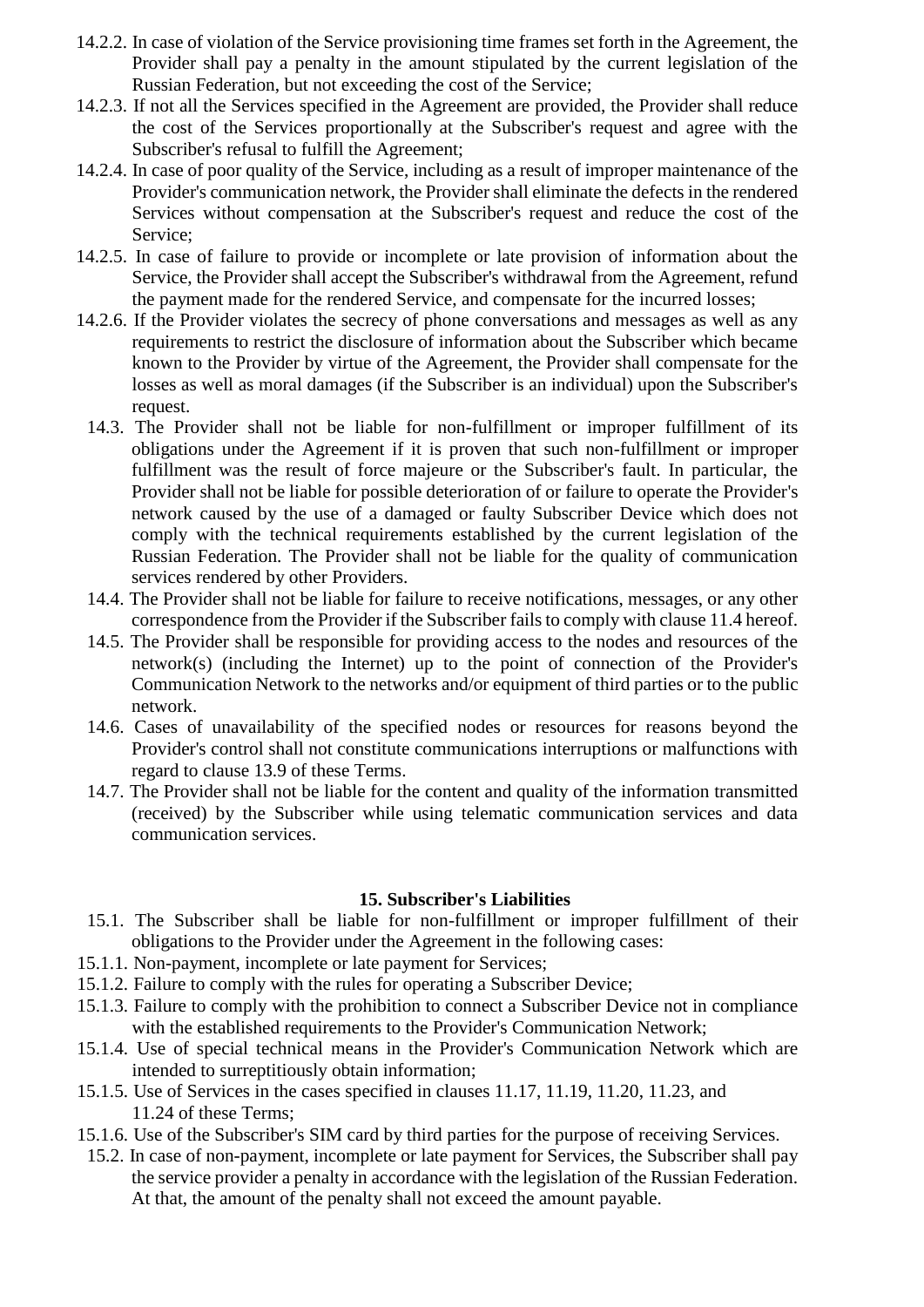- 15.3. If the Subscriber fails to comply with the rules for operating the Subscriber Device or fails to comply with the prohibition to connect a Subscriber Device not in compliance with the established requirements to the Provider's Communication Network, the Provider shall be entitled to go to court for compensation of losses incurred by such Subscriber's actions.
- 15.4. If the Subscriber fails to comply with the conditions of subclause 14.5.1 hereof, the Subscriber shall be responsible for paying for the Services rendered by the Provider which were obtained via the lost SIM card, including in case of hacking of the personal identification number (PIN), until the Provider receives notification about its loss.

## **16. Filing Claims and Disputes**

- 16.1. The Subscriber's claim shall be considered in the manner established by the laws of the Russian Federation.
- 16.2. If the Provider fails to fulfill or improperly fulfills its obligations to provide Services, the Subscriber shall file a claim with the Provider before appealing to the federal government supervision authority or the court.
- 16.3. The claim shall be submitted in writing and be registered on the day it is received by the Provider.
- 16.4. Claims related to the refusal to provide Services and the untimely or improper fulfillment of obligations arising from the Agreement shall be filed within 6 (six) months from the date of provision of the Services, refusal to provide them, or issuance the bill.
- 16.5. The claim shall be accompanied by a copy of the Agreement, as well as other documents required for consideration, which must contain information about the non-fulfillment or improper fulfillment of obligations under the Agreement, and in case of a claim for compensation of damage – about the fact and the amount of damage caused.
- 16.6. The claim shall be considered by the Provider within the period established by the current legislation of the Russian Federation.
- 16.7. The Provider shall notify the Subscriber (in writing) about the results of the review of their claim.
- 16.8. If the claim is recognized by the Provider as justified, the deficiencies identified shall be eliminated within the time period established by the current laws of the Russian Federation.
- 16.9. If the claim is rejected in whole or in part or no response is received within the time period established for its consideration, the Subscriber shall be entitled to file a claim in court or send an appeal to the body exercising federal government oversight.
- 16.10. A dispute shall be considered in court only after the Subscriber complies with the pretrial (claim) procedure in accordance with Article 55 of Federal Law No. 126-FZ "On Communications" dated July 7, 2003.
- 16.11. Disputes related to protection of consumer rights shall be considered in court in accordance with the current laws of the Russian Federation.
- 16.12. Any disputes between the Provider and the Subscriber shall be settled in court at the location of the Provider or their branch, subsidiary, or other separate subdivision. The Subscriber shall be entitled to terminate this condition by giving a relevant notice to the Provider in writing prior to entering into the Agreement or in the course of its execution, but in any case before a dispute arises between the Provider and the Subscriber.
- 16.13. If the Subscriber fails to repay a Debt that has arisen, the Provider shall be entitled to collect the Debt through pre-trial and judicial procedures, including with the involvement of third parties. By signing this Agreement, the Subscriber agrees that the Provider may transfer the Subscriber's personal data to third parties engaged on the basis of the relevant Agreement in order to collect the Subscriber's debt through a pre-trial (court) procedure.
- 16.14. The Subscriber shall be entitled to withdraw their consent to the transfer of their personal data to third parties for the aforementioned purposes by sending a written notice to the Provider. If the Subscriber withdraws their consent to transfer their personal data to third parties for Debt collection purposes, the Provider shall collect the Debt in court with